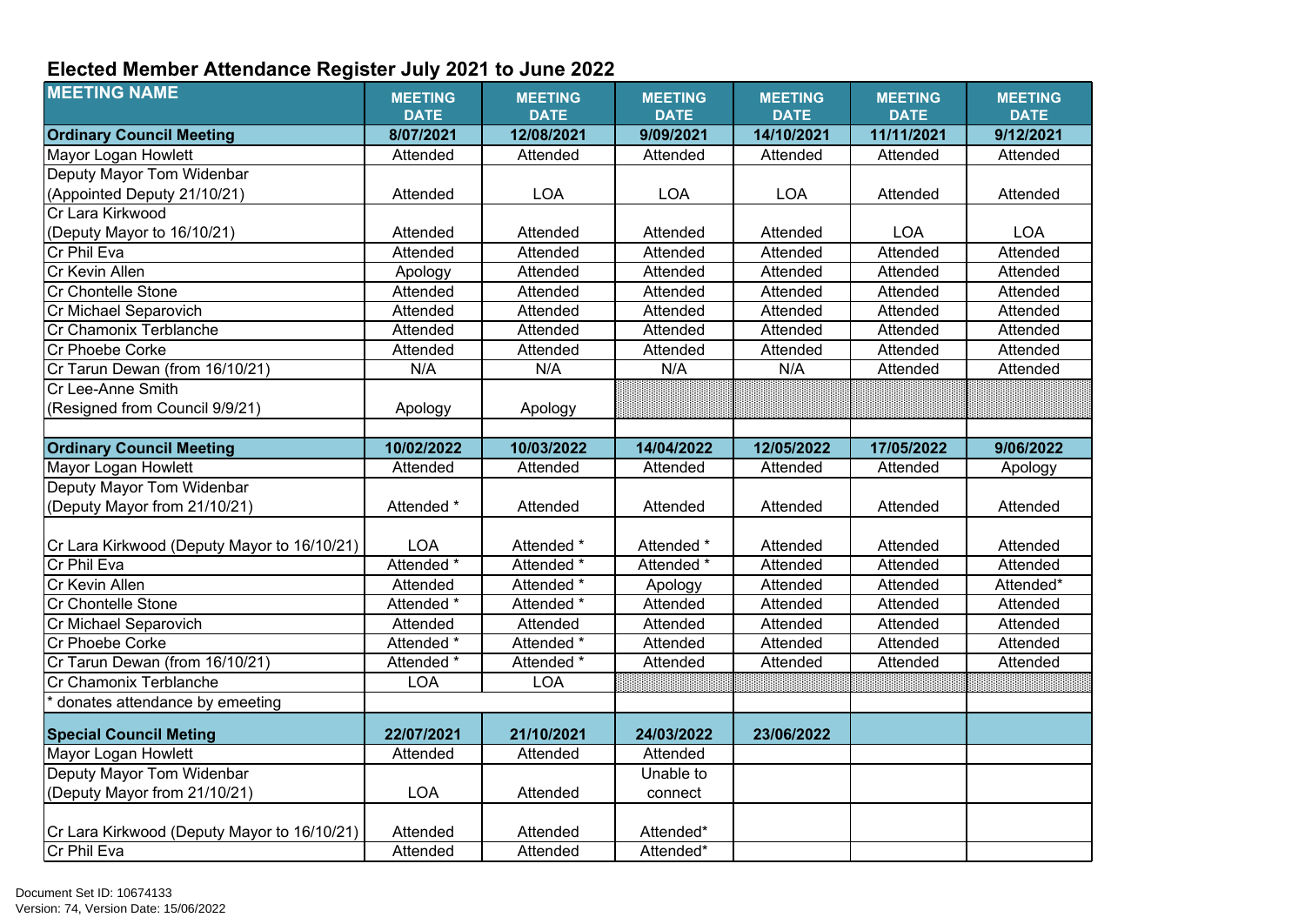| Cr Kevin Allen                              | Attended         | Attended                | Attended*             |            |            |            |
|---------------------------------------------|------------------|-------------------------|-----------------------|------------|------------|------------|
| Cr Chontelle Stone                          | Attended         | Attended                | Attended*             |            |            |            |
| Cr Michael Separovich                       | Attended         | Attended                | Attended              |            |            |            |
| Cr Chamonix Terblanche                      | Attended         | Attended                | <b>LOA</b>            |            |            |            |
| Cr Phoebe Corke                             | Attended         | Attended                | Attended*             |            |            |            |
| Cr Tarun Dewan (from 16/10/21)              |                  | Attended                | Attended*             |            |            |            |
| Cr Lee-Anne Smith                           |                  |                         |                       |            |            |            |
| (Resigned from Council 9/9/21)              | Attended         |                         |                       |            |            |            |
| donates attendance by emeeting              |                  |                         |                       |            |            |            |
|                                             | <b>Special</b>   |                         |                       |            |            |            |
|                                             | <b>Electors'</b> |                         |                       |            |            |            |
|                                             | <b>Meeting</b>   | <b>Annual Electors'</b> |                       |            |            |            |
| <b>Electors' Meetings</b>                   | 28/07/2021       | <b>Meeting 1/2/2022</b> |                       |            |            |            |
| Mayor Logan Howlett                         | Apology          | Attended                |                       |            |            |            |
| Deputy Mayor Tom Widenbar                   | <b>LOA</b>       | Apology                 |                       |            |            |            |
|                                             |                  |                         |                       |            |            |            |
| Cr Lara Kirkwood (Deputy Mayor to 16/10/21) | Attended         | <b>LOA</b>              |                       |            |            |            |
| Cr Phil Eva                                 | Attended         | Apology                 |                       |            |            |            |
| Cr Kevin Allen                              | Attended         | Apology                 |                       |            |            |            |
| <b>Cr Chontelle Stone</b>                   | <b>Attended</b>  | Attended                |                       |            |            |            |
| Cr Michael Separovich                       | Apology          | Apology                 |                       |            |            |            |
| Cr Chamonix Terblanche                      | Attended         | LOA                     |                       |            |            |            |
| Cr Phoebe Corke                             | Attended         | Attended                |                       |            |            |            |
| Cr Tarun Dewan                              |                  |                         |                       |            |            |            |
| (from 16/10/21)                             |                  | Attended                |                       |            |            |            |
| Cr Lee-Anne Smith                           |                  |                         |                       |            |            |            |
| (Resigned from Council 9/9/21)              | Apology          |                         |                       |            |            |            |
|                                             |                  |                         |                       |            |            |            |
|                                             | 17/3/2022        | 24/03/2022              |                       |            |            |            |
| <b>Audit, Risk and Compliance Committee</b> | (Adjourned to    | (Adjourned from         |                       |            |            |            |
| (ARC)                                       | 24/3/2022)       | 17/3/2022)              | 19/05/2022            | 21/07/2022 | 15/09/2022 | 17/11/2022 |
|                                             |                  |                         | unable to             |            |            |            |
| <b>External Member - G. Geen</b>            | Attended*        | Attended*               | connect               |            |            |            |
| Cr Kevin Allen                              | Attended*        | Attended*               | Attended              |            |            |            |
|                                             |                  |                         |                       |            |            |            |
| DM Tom Widenbar                             | Attended         | unable to connect       | Attended              |            |            |            |
| Cr Tarun Dewan                              | Attended*        | Attended*               | Attended <sup>*</sup> |            |            |            |
| Cr P Corke (from 24/2/22)                   |                  | Attended*               | Attended              |            |            |            |
| Mayor Howlett (Resigned 17/3/2022)          |                  |                         | amananan              |            |            |            |
|                                             |                  |                         |                       |            |            |            |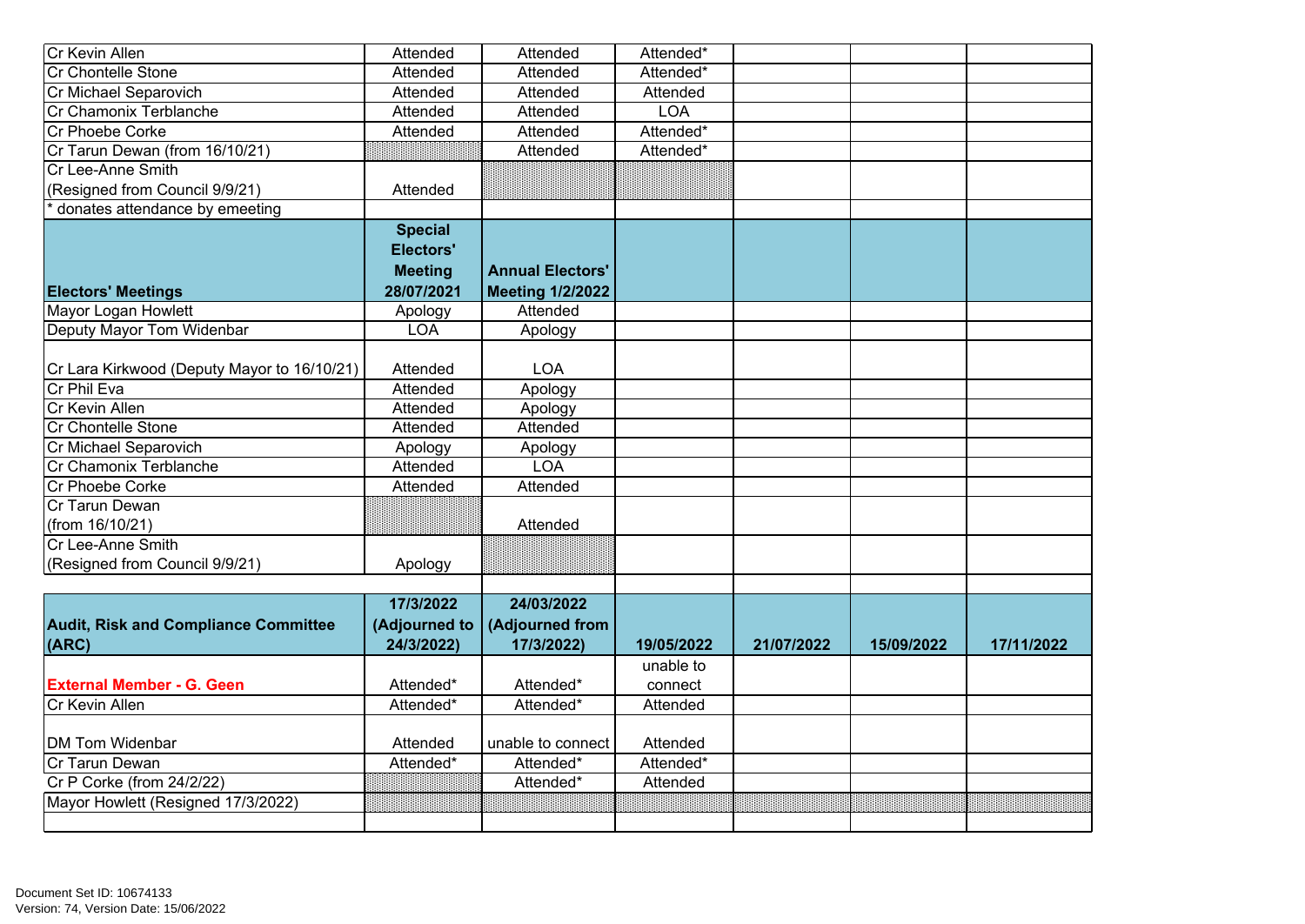| <b>Organisational Performance Committee</b> |            |            |            |            |  |
|---------------------------------------------|------------|------------|------------|------------|--|
| $\vert$ (OpCO)                              | 21/04/2022 | 16/06/2022 | 18/08/2022 | 20/10/2022 |  |
| Mayor Howlett                               | Attended   |            |            |            |  |
| Cr Phoebe Corke                             | Attended   |            |            |            |  |
| Cr Tarun Dewan                              | Attended * |            |            |            |  |
| Cr Phil Eva                                 | Apology    |            |            |            |  |
| Cr Michael Separovich                       | Attended   |            |            |            |  |
| Cr Chontelle Stone                          | Attended   |            |            |            |  |
| donates attendance by emeeting              |            |            |            |            |  |
|                                             |            |            |            |            |  |
|                                             |            |            |            |            |  |
| <b>Expenditure Review Commiteee (ERC)</b>   | 19/05/2022 | 21/07/2022 | 15/09/2022 | 17/11/2022 |  |
| Cr Corke (Presiding Member)                 | Attended   |            |            |            |  |
| DM Widenbar                                 | Attended   |            |            |            |  |
| Cr Dewan                                    | Attended*  |            |            |            |  |
| Cr Separovich                               | Attended   |            |            |            |  |
| Cr Stone                                    | Attended   |            |            |            |  |
| * donates attendance by emeeting            |            |            |            |            |  |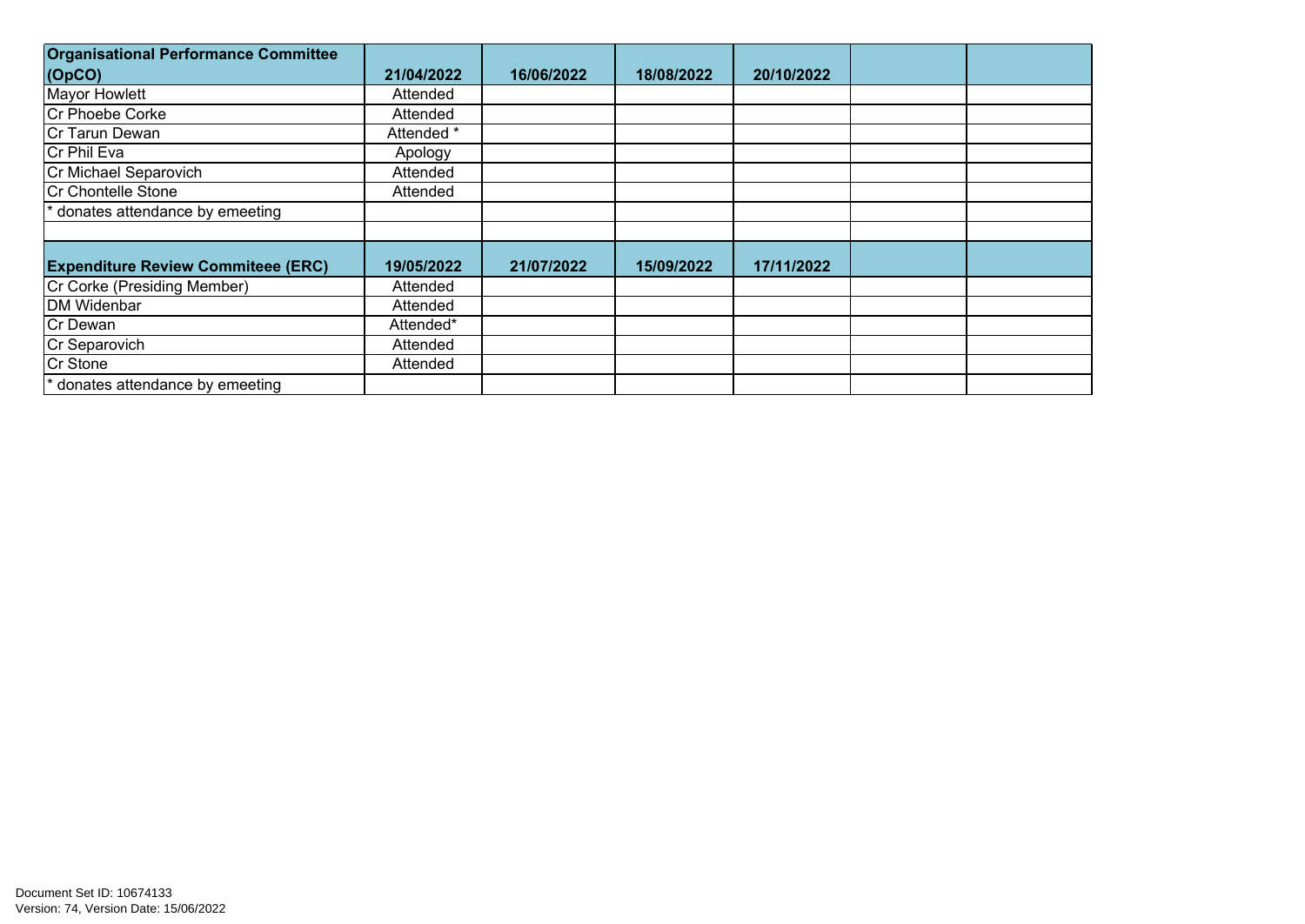| <b>Governance Committee (GOVCO)</b>                  | 21/04/2022 | 16/06/2022 | 18/08/2022 | 20/10/2022 |  |
|------------------------------------------------------|------------|------------|------------|------------|--|
| <b>DM Widenbar</b>                                   | Attended * |            |            |            |  |
| Cr Corke                                             | Attended   |            |            |            |  |
| Cr Eva                                               | Apology    |            |            |            |  |
| Cr Kirkwood                                          | Attended   |            |            |            |  |
| Cr Separovich                                        | Attended   |            |            |            |  |
| Cr Stone                                             | Attended   |            |            |            |  |
| donates attendance by emeeting                       |            |            |            |            |  |
|                                                      |            |            |            |            |  |
| <b>Local Emergency Management Committee</b>          | 28/09/2021 | 23/11/2021 | 22/03/2022 |            |  |
| Mayor Logan Howlett                                  | Attended   | Attended   | Attended   |            |  |
| Cr Phil Eva                                          | Absent     | Apologies  | Absent     |            |  |
| Cr Chontelle Stone (delegate to 15/10/21)            | Absent     | N/A        | N/A        |            |  |
| Cr Michael Separovich                                | Attended   | Attended   | Attended   |            |  |
| Cr Tarun Dewan                                       | N/A        | Attended   | Attended   |            |  |
| donates attendance by emeeting                       |            |            |            |            |  |
|                                                      |            |            |            |            |  |
|                                                      |            |            |            |            |  |
| <b>Code of Conduct Complaints Committee</b>          | 1/06/2022  |            |            |            |  |
| Mayor Logan Howlett                                  | Attended*  |            |            |            |  |
| Deputy Mayor Tom Widenbar                            | Attended   |            |            |            |  |
| Cr Kevin Allen                                       | Attended*  |            |            |            |  |
| Cr Phoebe Corke                                      | Attended*  |            |            |            |  |
| Cr Tarun Dewan                                       | Attended   |            |            |            |  |
| Cr Philip Eva                                        | Attended*  |            |            |            |  |
| Cr Lara Kirkwood                                     | Attended*  |            |            |            |  |
| Cr Michael Separovich                                | N/A        |            |            |            |  |
| Cr Chontelle Stone                                   | Attended*  |            |            |            |  |
| * donates attendance by emeeting                     |            |            |            |            |  |
|                                                      |            |            |            |            |  |
|                                                      |            |            |            |            |  |
|                                                      |            |            |            |            |  |
|                                                      |            |            |            |            |  |
| <b>DISBANDED COMMITTEES</b>                          |            |            |            |            |  |
|                                                      |            |            |            |            |  |
| <b>Audit and Strategic Finance Committee</b>         |            |            |            |            |  |
| <b>DISBANDED 10 MARCH 2022</b>                       | 15/07/2021 | 25/11/2021 |            |            |  |
| <b>External Member - G. Geen</b>                     | Attended   | Attended   |            |            |  |
| Cr Kevin Allen (Presiding Member)                    | Attended   | Attended   |            |            |  |
| Deputy Mayor Tom Widenbar                            |            |            |            |            |  |
| (Appointed Deputy 21/10/21)<br>Cr Michael Separovich | <b>LOA</b> | Attended   |            |            |  |
|                                                      | Apology    | Attended   |            |            |  |

Document Set ID: 10674133<br>Version: 74, Version Date: 15/06/2022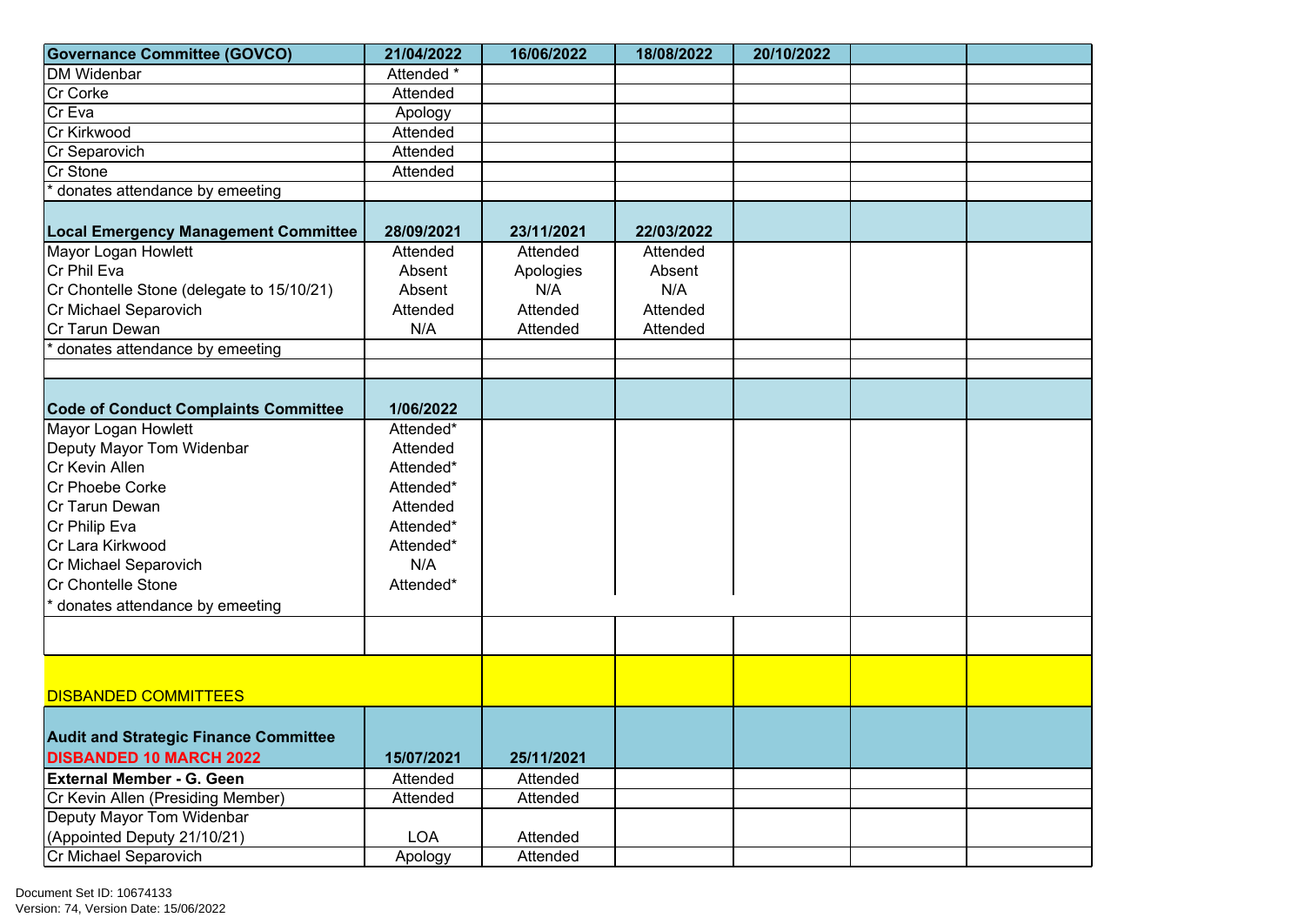| Cr Phoebe Corke                               | Attended   | Attended   |  |  |
|-----------------------------------------------|------------|------------|--|--|
| Cr Tarun Dewan                                | N/A        | Attended   |  |  |
| Cr Chamonix Terblanche                        | Apology    | Absent     |  |  |
| Mayor Logan Howlett                           |            |            |  |  |
| (resigned from 21/10/21)                      | Attended   | N/A        |  |  |
| Cr Chontelle Stone                            |            |            |  |  |
| (resigned from 21/10/21)                      | Apology    | N/A        |  |  |
| Deputy Mayor Tom Widenbar                     |            |            |  |  |
| (resigned from 21/10/21)                      | <b>LOA</b> | N/A        |  |  |
|                                               |            |            |  |  |
| <b>Chief Executive Officer and Senior Key</b> |            |            |  |  |
| <b>Projects Appraisal Committee</b>           |            |            |  |  |
|                                               |            |            |  |  |
| <b>DISBANDED 10 MARCH 2022</b>                | 22/07/2021 | 17/02/2022 |  |  |
| Mayor Logan Howlett (Chair)                   | Attended   | Attended   |  |  |
| Deputy Mayor Tom Widenbar                     |            |            |  |  |
| (Appointed Deputy 21/10/21)                   | <b>LOA</b> | Attended   |  |  |
| Cr L Kirkwood (Deputy expired 16/10/21)       | Attended   |            |  |  |
| Cr Kevin Allen (to 16/10/21)                  | Attended   |            |  |  |
| Cr Chontelle Stone (to 16/10/21)              | Attended   |            |  |  |
| Cr Chamonix Terblanche (to 16/10/21)          | Attended   |            |  |  |
| Cr Michael Separovich                         | Attended   | Attended   |  |  |
| Cr Phil Eva                                   | Attended   | Attended*  |  |  |
| Cr Phoebe Corke                               | Attended   | Attended   |  |  |

| <b>Cockburn Community Events Committee</b><br><b>DISBANDED 10 MARCH 2022</b> | 20/05/2021 |  |  |  |
|------------------------------------------------------------------------------|------------|--|--|--|
| Mayor Logan Howlett                                                          | Attended   |  |  |  |
| Deputy Mayor Tom Widenbar                                                    |            |  |  |  |
| (Appointed Deputy 21/10/21)                                                  | Attended   |  |  |  |
| Cr L Kirkwood (Deputy expired 16/10/21)                                      | Attended   |  |  |  |
| Cr Phoebe Corke                                                              | Attended   |  |  |  |
| Cr Michael Separovich (Dep)                                                  | Attended   |  |  |  |
| Cr Phil Eva (Dep)                                                            | Attended   |  |  |  |
| Cr Chamonix Terblanche (Dep)                                                 | N/A        |  |  |  |
|                                                                              |            |  |  |  |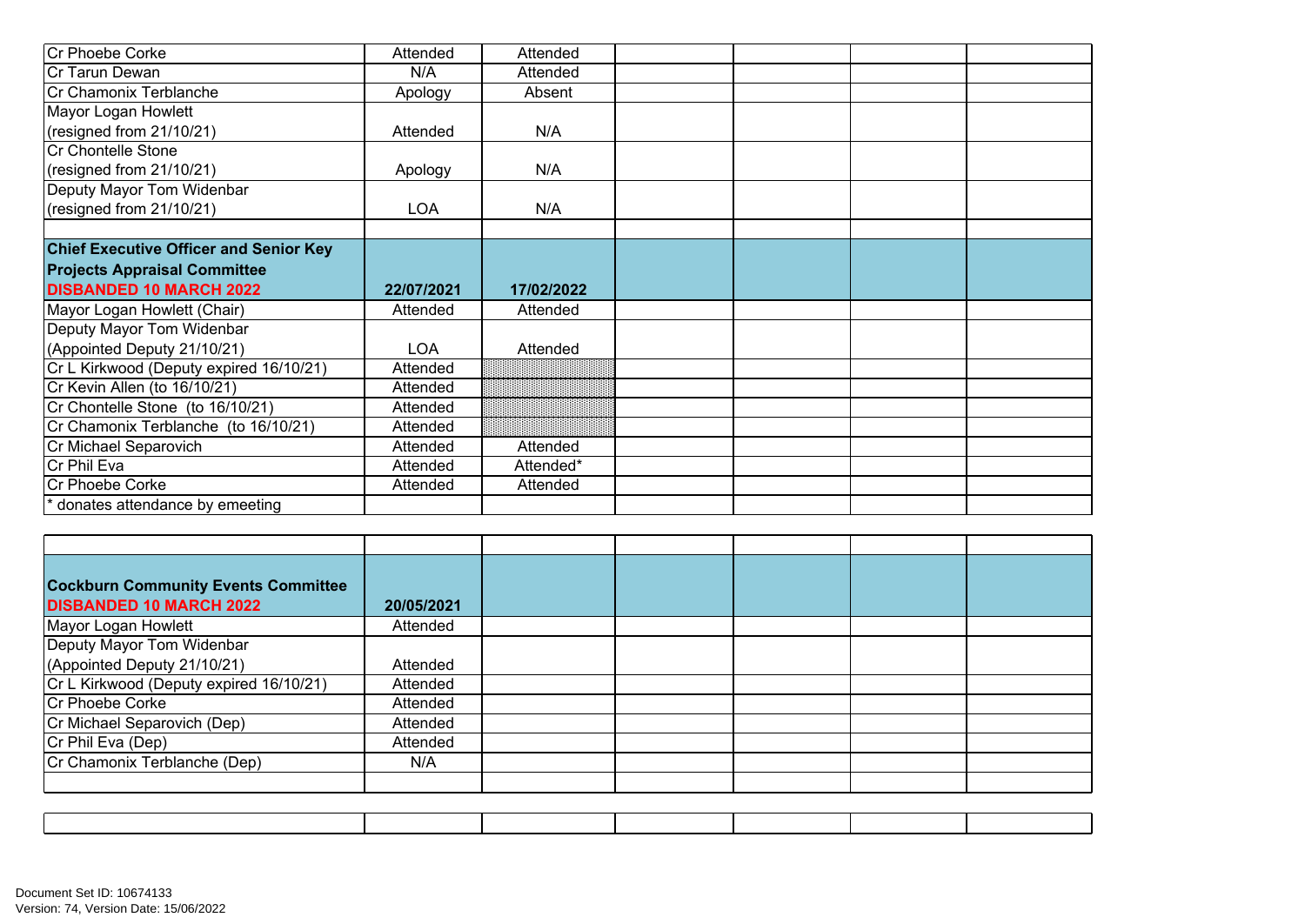| <b>Delegated Authorities and Policies</b>  |            |            |            |            |            |  |
|--------------------------------------------|------------|------------|------------|------------|------------|--|
| <b>Committee</b>                           |            |            |            |            |            |  |
| <b>DISBANDED 10 MARCH 2022</b>             | 26/08/2021 | 25/11/2021 | 17/02/2022 |            |            |  |
|                                            |            |            |            |            |            |  |
| Cr Chontelle Stone (Chair)                 | Attended   | Attended   | Attended   |            |            |  |
| Deputy Mayor Tom Widenbar                  |            |            |            |            |            |  |
| (Appointed Deputy 21/10/21)                | <b>LOA</b> | Attended   | Attended   |            |            |  |
| Cr Michael Separovich                      | Attended   | Attended   | Attended   |            |            |  |
| Cr Chamonix Terblanche                     | Attended   | Absent     | <b>LOA</b> |            |            |  |
| Cr Phoebe Corke                            | Attended   | Attended   | Attended   |            |            |  |
| Cr Dewan (Appointed 21/10/21)              | N/A        | Attended   | Attended   |            |            |  |
| Mayor Logan Howlett                        |            |            |            |            |            |  |
| (resigned 29/10/21)                        | Attended   |            |            |            |            |  |
|                                            |            |            |            |            |            |  |
| <b>Grants and Donations Committee</b>      |            |            |            |            |            |  |
| <b>DISBANDED 10 MARCH 2022</b>             | 20/07/2021 |            |            |            |            |  |
| Mayor Logan Howlett (Chair)                | Attended   |            |            |            |            |  |
| Cr Phoebe Corke                            | Attended   |            |            |            |            |  |
| Cr Phil Eva                                | Attended   |            |            |            |            |  |
| Cr Lee-Anne Smith                          | Apology    |            |            |            |            |  |
| Deputy Mayor Tom Widenbar                  |            |            |            |            |            |  |
| (Appointed Deputy 21/10/21)                | <b>LOA</b> |            |            |            |            |  |
| Cr Michael Separovich (dep)                | N/A        |            |            |            |            |  |
|                                            |            |            |            |            |            |  |
|                                            |            |            |            |            |            |  |
| <b>Governance Steering Group Committee</b> |            |            |            |            |            |  |
| <b>MEETINGS NO LONGER REQUIRED</b>         | 23/11/2021 | 8/02/2022  | 23/02/2022 | 8/03/2022  | 22/03/2022 |  |
| Mayor Logan Howlett                        | Attended   | Attended   | Attended   | Attended   | Attended   |  |
| Deputy Mayor Tom Widenbar                  | Attended   | Attended   | Attended   | Attended   | Attended   |  |
| Cr Phoebe Corke                            | Attended   | Attended   | Attended   | Attended   | Attended   |  |
| Cr Tarun Dewan                             | Attended   | Attended   | Attended   | Attended   | Attended*  |  |
| Cr Philip Eva                              | Attended   | Attended   | Apology    | Attended * | Attended*  |  |
| Cr Chontelle Stone                         | Attended   | Attended   | Attended   | Attended   | Attended   |  |
| Cr Michael Separovich                      | Attended   | Attended   | Attended   | Attended   | Attended   |  |
| * donates attendance by emeeting           |            |            |            |            |            |  |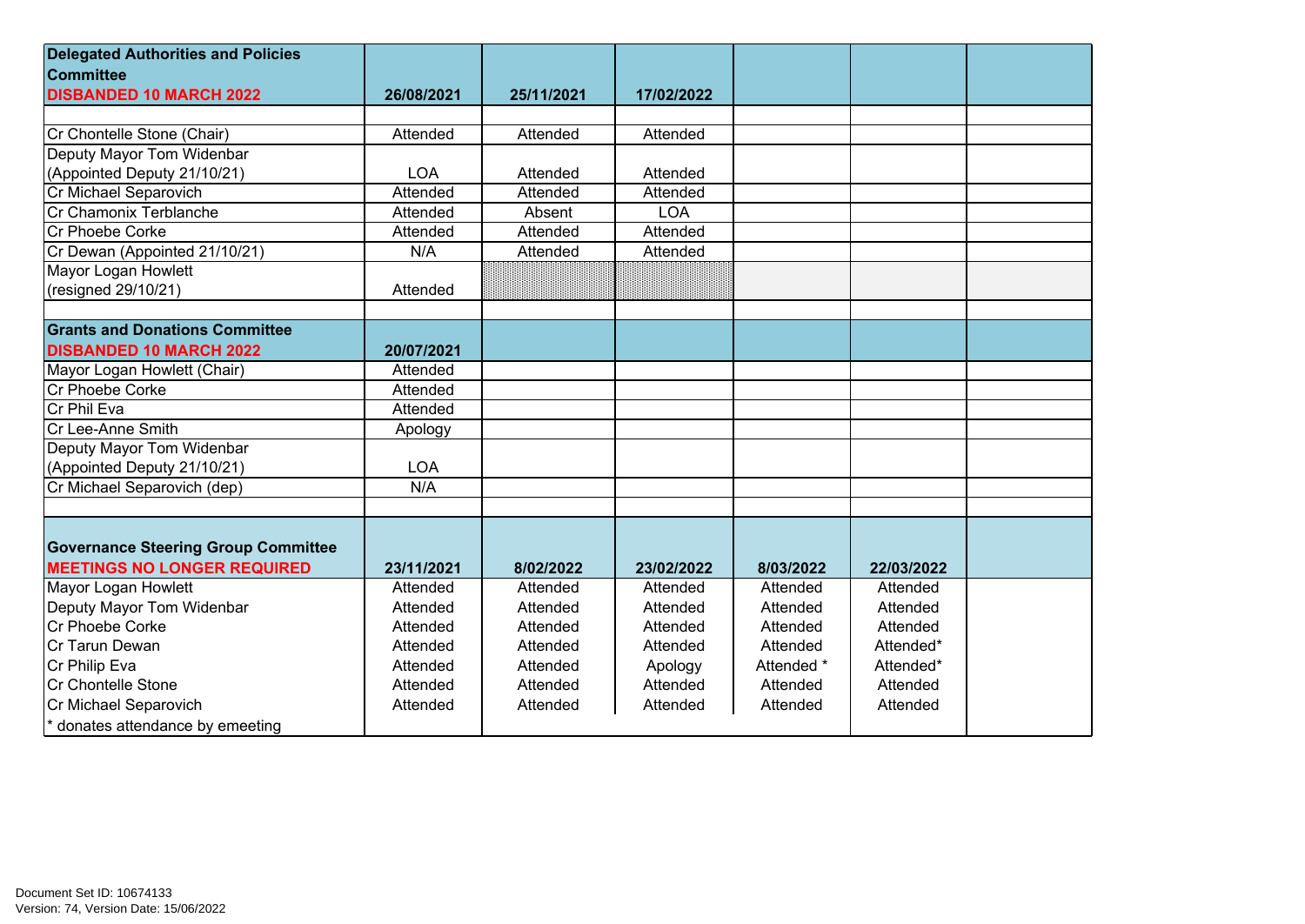## **Elected Member Attendance Register - July 2021 to June 2022**

|                                                          | <b>MEETING</b><br><b>DATE</b>                           | <b>MEETING</b><br><b>DATE</b> | <b>MEETING</b><br><b>DATE</b>                   | <b>MEETING</b><br><b>DATE</b> | <b>MEETING</b><br><b>DATE</b> | <b>MEETING</b><br><b>DATE</b>                                  |
|----------------------------------------------------------|---------------------------------------------------------|-------------------------------|-------------------------------------------------|-------------------------------|-------------------------------|----------------------------------------------------------------|
| <b>Elected Member Briefing</b>                           | <b>Agenda Briefing</b><br><b>E</b> Meeting<br>1/07/2021 | 15/07/2021                    | Agenda Briefing<br><b>E</b> Meeting<br>1/8/2021 | 19/08/2021                    | 26/08/2021                    | <b>Special Site</b><br><b>Briefing Beale</b><br>Park 29/8/2021 |
| Mayor Logan Howlett                                      | Attended                                                | Attended                      | Attended                                        | Attended                      | Attended                      | Apology                                                        |
| Deputy Mayor Lara Kirkwood                               | Attended                                                | Attended                      | Attended                                        | Apology                       | Apology                       | Absent                                                         |
| Cr Phil Eva                                              | Attended                                                | Attended                      | Attended                                        | Apology                       | Apology                       | Absent                                                         |
| <b>Cr Kevin Allen</b>                                    | Attended                                                | Attended                      | Attended                                        | Attended                      | Absent                        | Attended                                                       |
| Cr Chontelle Stone                                       | Attended                                                | Attended                      | Attended                                        | Absent                        | Attended                      | Absent                                                         |
| Cr Michael Separovich                                    | Attended                                                | No.                           | Attended                                        | Attended                      | Attended                      | Absent                                                         |
| Cr Lee-Anne Smith                                        | <b>No</b>                                               | <b>No</b>                     | No.                                             | Apology                       | Apology                       | Absent                                                         |
| Cr Chamonix Terblanche                                   | Attended                                                | Attended                      | Attended                                        | Attended                      | Attended                      | Absent                                                         |
| Deputy Mayor Tom Widenbar<br>(Appointed Deputy 21/10/21) | Attended                                                | <b>LOA</b>                    | <b>LOA</b>                                      | <b>LOA</b>                    | <b>LOA</b>                    | <b>LOA</b>                                                     |
| <b>Cr Phoebe Corke</b>                                   | Attended                                                | Attended                      | Attended                                        | Attended                      | Attended                      | Attended                                                       |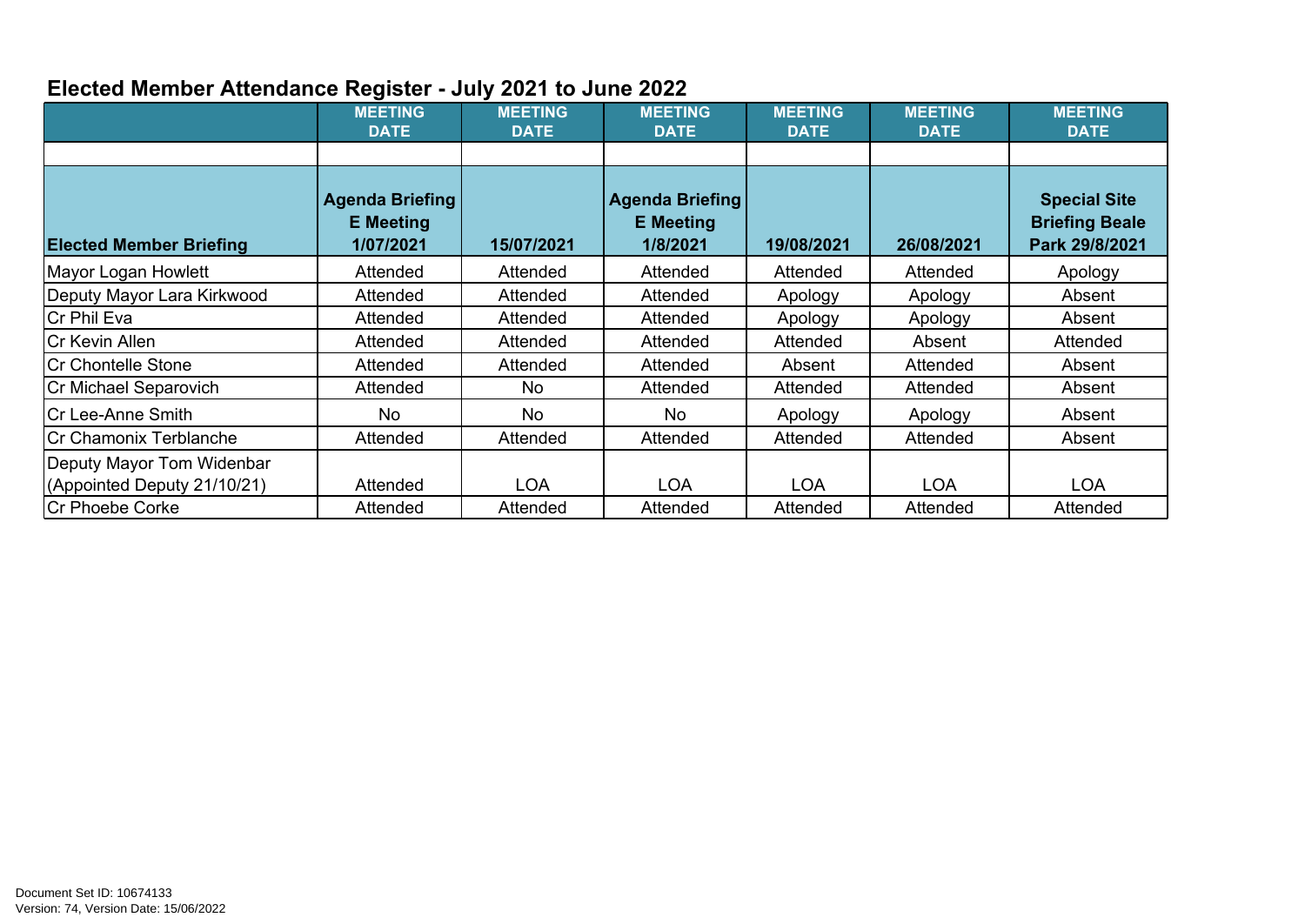| <b>MEETING NAME</b>                                      | <b>MEETING</b><br><b>DATE</b>                          | <b>MEETING</b><br><b>DATE</b>                                      | <b>MEETING</b><br><b>DATE</b>                    | <b>MEETING</b><br><b>DATE</b>                                                 | <b>MEETING</b><br><b>DATE</b> | <b>MEETING</b><br><b>DATE</b> |
|----------------------------------------------------------|--------------------------------------------------------|--------------------------------------------------------------------|--------------------------------------------------|-------------------------------------------------------------------------------|-------------------------------|-------------------------------|
| <b>Elected Member Briefing</b>                           | <b>Agenda Briefing</b><br><b>E</b> Meeting<br>2/9/2021 | <b>Governance</b><br><b>Review</b><br><b>Workshop</b><br>30/9/2021 | Agenda Briefing<br><b>E</b> Meeting<br>7/10/2021 | <b>Governance</b><br><b>Review Final</b><br><b>Draft Report</b><br>28/10/2021 |                               |                               |
| <b>Mayor Logan Howlett</b>                               | Attended                                               | Attended                                                           | Attended                                         | Attended                                                                      |                               |                               |
| Deputy Mayor Lara Kirkwood<br>(Deputy expired 16/10/21)  | Attended                                               | Attended                                                           | Attended                                         | Attended                                                                      |                               |                               |
| Cr Phil Eva                                              | Attended                                               | Attended                                                           | Attended                                         | Attended                                                                      |                               |                               |
| Cr Kevin Allen                                           | Attended                                               | Attended                                                           | Attended                                         | Attended                                                                      |                               |                               |
| Cr Chontelle Stone                                       | Attended                                               | Attended                                                           | Attended                                         | Apology                                                                       |                               |                               |
| Cr Michael Separovich                                    | Attended                                               | Attended                                                           | Attended                                         | Attended                                                                      |                               |                               |
| Cr Lee-Anne Smith<br>Resigned from Council Sept 21       | Absent                                                 | N/A                                                                | N/A                                              | N/A                                                                           |                               |                               |
| Cr Chamonix Terblanche                                   | Attended                                               | Attended                                                           | Attended                                         | Attended                                                                      |                               |                               |
| Deputy Mayor Tom Widenbar<br>(Appointed Deputy 21/10/21) | <b>LOA</b>                                             | Attended                                                           | Attended                                         | Attended                                                                      |                               |                               |
| Cr Phoebe Corke                                          | Attended                                               | Attended                                                           | Attended                                         | Attended                                                                      |                               |                               |
| Cr Tarun Dewan<br>(Councillor from 16/10/21)             | N/A                                                    | N/A                                                                | N/A                                              |                                                                               |                               |                               |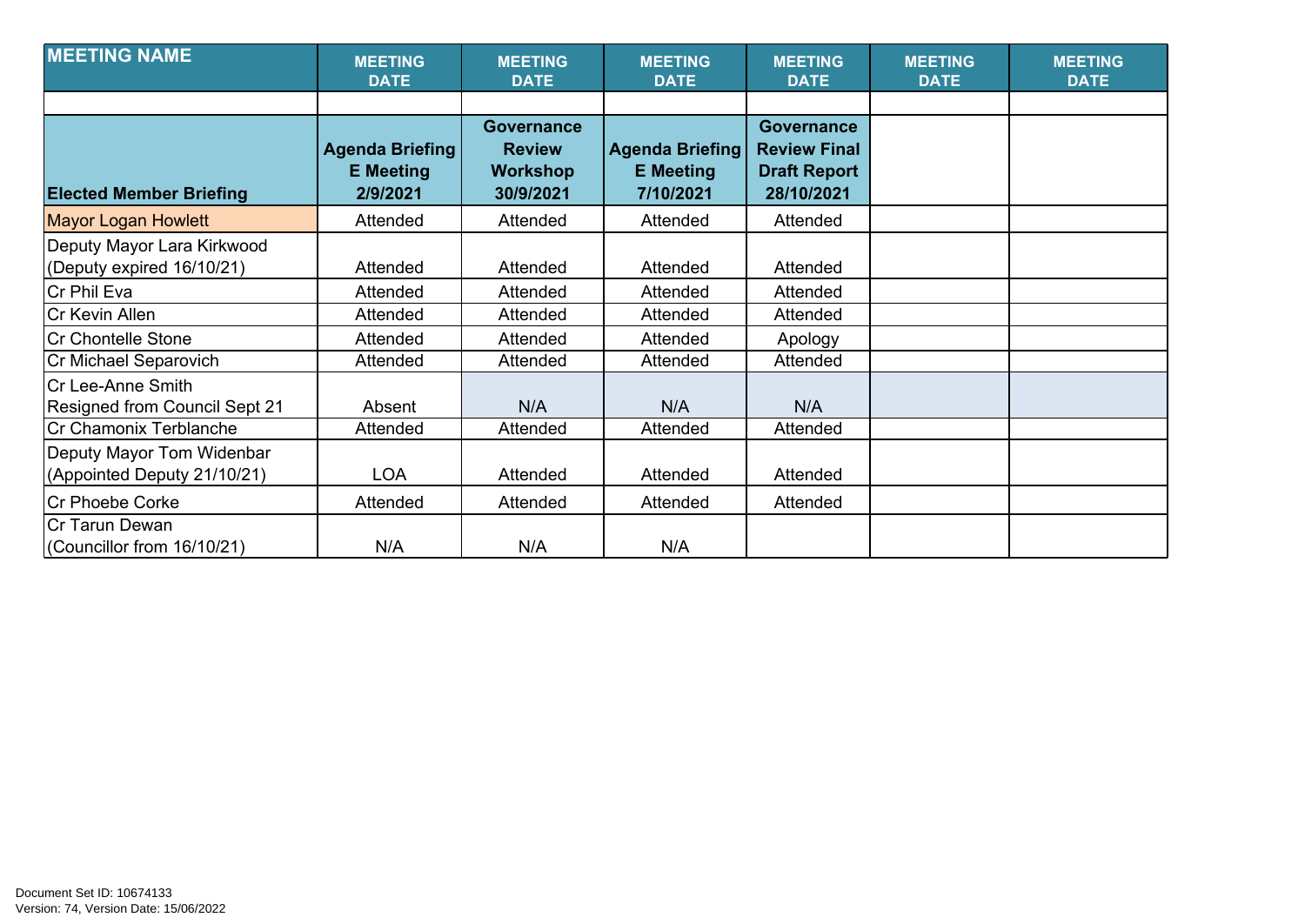| <b>MEETING NAME</b>                                      | <b>MEETING</b><br><b>DATE</b>                           | <b>MEETING</b><br><b>DATE</b>    | <b>MEETING</b><br><b>DATE</b>                           | <b>MEETING</b><br><b>DATE</b>                     | <b>MEETING</b><br><b>DATE</b>                  | <b>MEETING</b><br><b>DATE</b>                              |
|----------------------------------------------------------|---------------------------------------------------------|----------------------------------|---------------------------------------------------------|---------------------------------------------------|------------------------------------------------|------------------------------------------------------------|
|                                                          |                                                         |                                  |                                                         |                                                   |                                                |                                                            |
| <b>Elected Member Briefing</b>                           | <b>Agenda Briefing</b><br><b>E</b> Meeting<br>4/11/2021 | <b>EM Briefing</b><br>18/11/2021 | <b>Agenda Briefing</b><br><b>E</b> Meeting<br>2/12/2021 | <b>EM Special</b><br><b>Briefing</b><br>1/02/2022 | Agenda Briefing<br><b>E</b> Meeting<br>3/02/22 | <b>EM Strategic</b><br><b>Briefing Forum</b><br>24/02/2022 |
| Mayor Logan Howlett                                      | Attended                                                | Apology                          | Attended                                                | Apology                                           | Attended                                       | Attended                                                   |
| Deputy Mayor Tom Widenbar<br>(Appointed Deputy 21/10/21) | Attended                                                | Attended                         | Attended                                                | Attended                                          | Attended                                       | Attended                                                   |
| <b>Cr Kevin Allen</b>                                    | Apology                                                 | Apology                          | Attended                                                | Attended                                          | Attended                                       | Attended                                                   |
| Cr Phoebe Corke                                          | Attended                                                | Attended                         | Attended                                                | Attended                                          | Attended                                       | Attended                                                   |
| Cr Tarun Dewan<br>(Councillor from 16/10/21)             | Attended                                                | Attended                         | Attended                                                | Attended                                          | Attended                                       | Attended                                                   |
| Cr Phil Eva                                              | Apology                                                 | Attended                         | Attended                                                | Attended                                          | Attended                                       | Attended                                                   |
| Cr Lara Kirkwood                                         | <b>LOA</b>                                              | <b>LOA</b>                       | <b>LOA</b>                                              | <b>LOA</b>                                        | <b>LOA</b>                                     | <b>LOA</b>                                                 |
| Cr Michael Separovich                                    | Attended                                                | Attended                         | Attended                                                | Apology                                           | Attended                                       | Attended                                                   |
| Cr Chontelle Stone                                       | Attended                                                | Apology                          | Attended                                                | Attended                                          | Attended                                       | Attended                                                   |
| Cr Chamonix Terblanche                                   | Attended                                                | Apology                          | Attended                                                | <b>LOA</b>                                        | <b>LOA</b>                                     | <b>LOA</b>                                                 |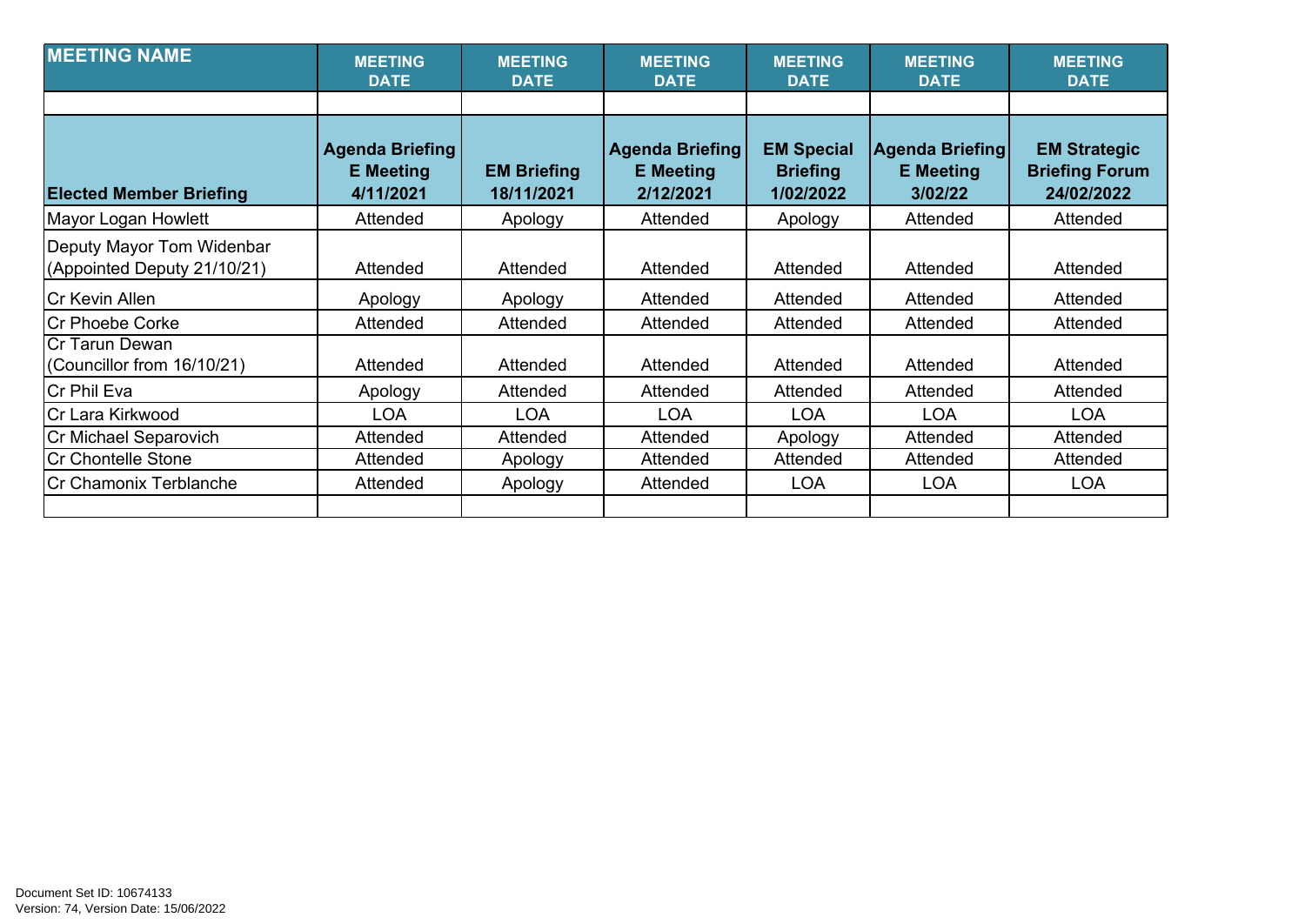| <b>MEETING NAME</b>                                      | <b>MEETING</b><br><b>DATE</b>                           | <b>MEETING</b><br><b>DATE</b>                                                                 | <b>MEETING</b><br><b>DATE</b>                          | <b>MEETING</b><br><b>DATE</b>                                        | <b>MEETING</b><br><b>DATE</b>                                                                               | <b>MEETING</b><br><b>DATE</b>                              |
|----------------------------------------------------------|---------------------------------------------------------|-----------------------------------------------------------------------------------------------|--------------------------------------------------------|----------------------------------------------------------------------|-------------------------------------------------------------------------------------------------------------|------------------------------------------------------------|
|                                                          |                                                         |                                                                                               |                                                        |                                                                      |                                                                                                             |                                                            |
| <b>Elected Member Briefing</b>                           | <b>Agenda Briefing</b><br><b>E</b> Meeting<br>3/03/2022 | <b>Combined Agency</b><br><b>Briefing - DLGSCI,</b><br>SRO, OAG, PSC<br>and CCC<br>15/03/2022 | <b>Agenda Briefing</b><br><b>E</b> Meeting<br>7/4/2022 | <b>EM Strategic</b><br><b>Briefing</b><br><b>Forum</b><br>12/04/2022 | <b>2nd Council</b><br><b>Led Business</b><br><b>Plan &amp; Budget</b><br><b>Annual Review</b><br>27/04/2022 | <b>EM Strategic</b><br><b>Briefing Forum</b><br>28/04/2022 |
| <b>Mayor Logan Howlett</b>                               | Attended                                                | Attended                                                                                      | Apology                                                | Attended                                                             | Attended                                                                                                    | Attended                                                   |
| Deputy Mayor Tom Widenbar<br>(Appointed Deputy 21/10/21) | Attended                                                | Attended                                                                                      | Attended                                               | Attended                                                             | Attended *                                                                                                  | Attended                                                   |
| Cr Kevin Allen                                           | Attended                                                | Attended                                                                                      | Attended                                               | Apology                                                              | Attended                                                                                                    | Attended                                                   |
| <b>Cr Phoebe Corke</b>                                   | Attended                                                | Attended                                                                                      | Attended                                               | Attended                                                             | Attended *                                                                                                  | Attended *                                                 |
| Cr Tarun Dewan<br>(Councillor from 16/10/21)             | Attended                                                | Attended                                                                                      | Attended                                               | Attended                                                             | Attended *                                                                                                  | Attended *                                                 |
| Cr Phil Eva                                              | Attended                                                | Attended                                                                                      | Attended                                               | Attended                                                             | Attended                                                                                                    | Attended *                                                 |
| Cr Lara Kirkwood                                         | Attended                                                | Attended                                                                                      | Attended                                               | Attended                                                             | Attended *                                                                                                  | Attended                                                   |
| Cr Michael Separovich                                    | Attended                                                | Attended                                                                                      | Attended                                               | Absent                                                               | Attended                                                                                                    | Attended                                                   |
| Cr Chontelle Stone                                       | Attended                                                | Attended                                                                                      | Attended                                               | Attended                                                             | Attended *                                                                                                  | Absent                                                     |
| Cr Chamonix Terblanche                                   | Attended                                                | <b>LOA</b>                                                                                    |                                                        |                                                                      |                                                                                                             |                                                            |
|                                                          |                                                         |                                                                                               |                                                        |                                                                      |                                                                                                             |                                                            |
|                                                          |                                                         |                                                                                               |                                                        |                                                                      |                                                                                                             |                                                            |
| <b>Elected Member Briefing</b>                           | <b>Agenda Briefing</b><br><b>E</b> Meeting<br>5/5/2022  | <b>EM Strategic</b><br><b>Briefing Forum</b><br>26/05/2022                                    |                                                        |                                                                      |                                                                                                             |                                                            |
| Mayor Logan Howlett                                      |                                                         | Apology                                                                                       |                                                        |                                                                      |                                                                                                             |                                                            |
| Deputy Mayor Tom Widenbar<br>(Appointed Deputy 21/10/21) |                                                         | Apology                                                                                       |                                                        |                                                                      |                                                                                                             |                                                            |
| Cr Kevin Allen                                           |                                                         | Attended *                                                                                    |                                                        |                                                                      |                                                                                                             |                                                            |
| Cr Phoebe Corke                                          |                                                         | Attended *                                                                                    |                                                        |                                                                      |                                                                                                             |                                                            |
| Cr Tarun Dewan                                           |                                                         |                                                                                               |                                                        |                                                                      |                                                                                                             |                                                            |
| (Councillor from 16/10/21)                               |                                                         | Attended *                                                                                    |                                                        |                                                                      |                                                                                                             |                                                            |
| Cr Phil Eva                                              |                                                         | Apology                                                                                       |                                                        |                                                                      |                                                                                                             |                                                            |
| Cr Lara Kirkwood                                         |                                                         | Apology                                                                                       |                                                        |                                                                      |                                                                                                             |                                                            |
| Cr Michael Separovich                                    |                                                         | Attended *                                                                                    |                                                        |                                                                      |                                                                                                             |                                                            |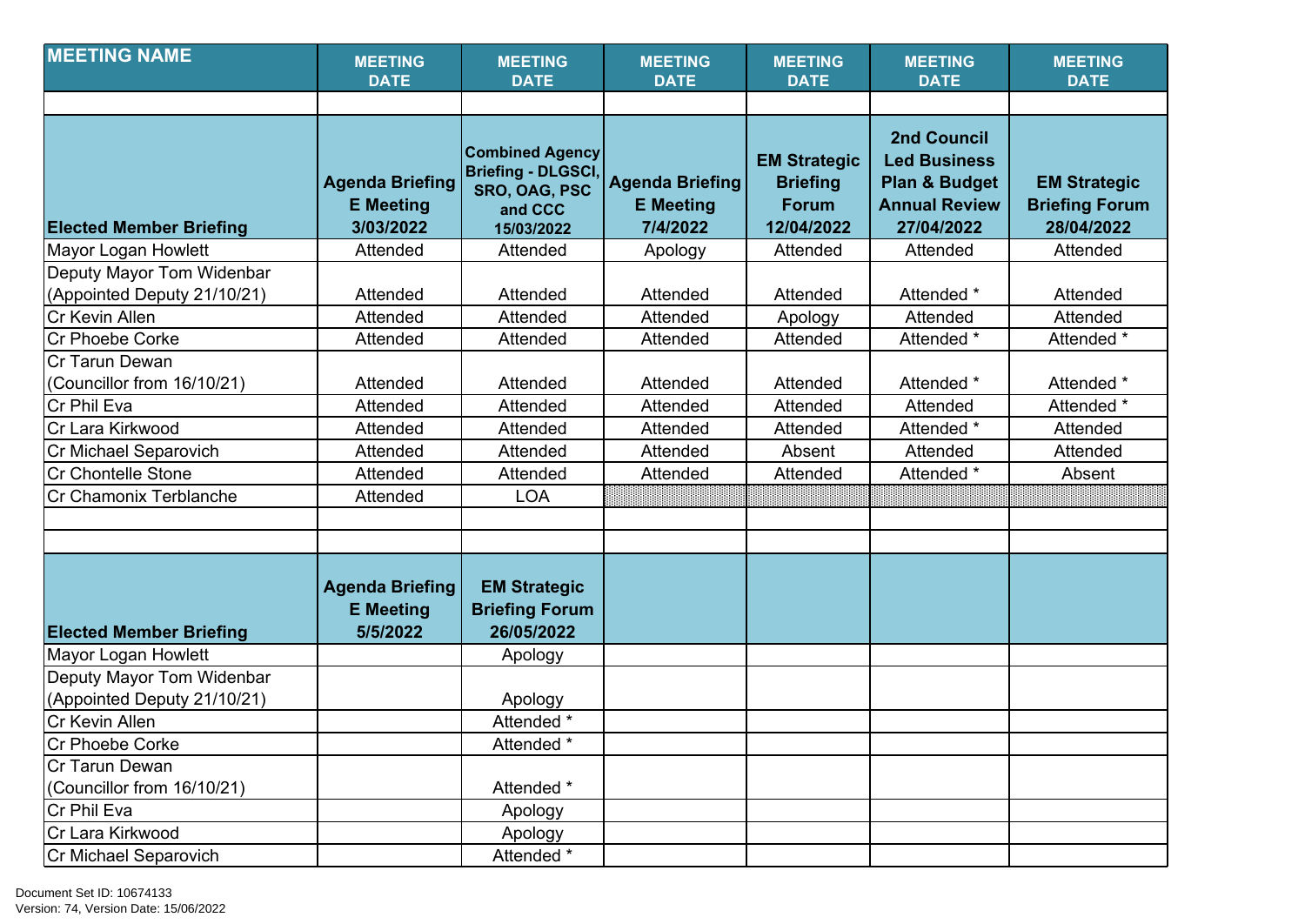| $\sim$<br>$\sim$<br>Stone<br>nontelle J<br>''<br>ີ | Attended * |  |  |
|----------------------------------------------------|------------|--|--|
|                                                    |            |  |  |
|                                                    |            |  |  |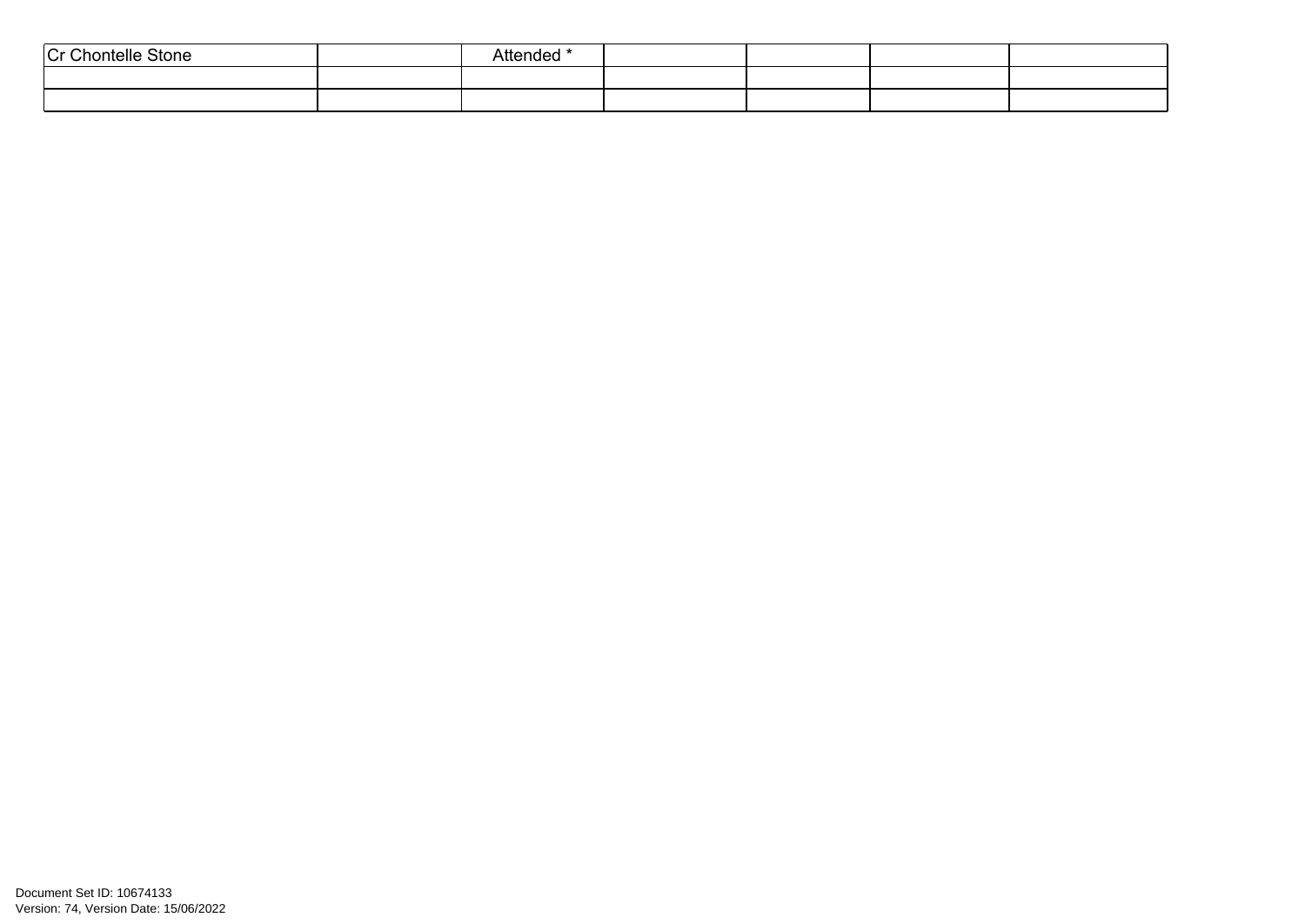## **Elected Member Attendance - July 2021 to June 2022**

| <b>MEETING NAME</b>                            | <b>MEETING</b><br><b>DATE</b> | <b>MEETING</b><br><b>DATE</b> | <b>MEETING</b><br><b>DATE</b> | <b>MEETING</b><br><b>DATE</b> | <b>MEETING</b><br><b>DATE</b>                   | <b>MEETING</b><br><b>DATE</b>                   |
|------------------------------------------------|-------------------------------|-------------------------------|-------------------------------|-------------------------------|-------------------------------------------------|-------------------------------------------------|
| <b>Armadale Road to North Lake Road Bridge</b> |                               |                               |                               |                               |                                                 |                                                 |
| <b>Community Reference Group</b>               | 8/09/2021                     |                               |                               |                               |                                                 |                                                 |
| Deputy Mayor Lara Kirkwood                     |                               |                               |                               |                               |                                                 |                                                 |
| (Deputy expired 15/10/21)                      | Attended                      |                               |                               |                               |                                                 |                                                 |
|                                                |                               |                               |                               |                               |                                                 |                                                 |
|                                                |                               |                               |                               |                               | 18/01/2022                                      |                                                 |
| <b>Cockburn Aboriginal Reference Group</b>     | 3/08/2021                     | 13/09/2021                    | 5/10/2021                     | 7/12/2021                     | <b>AGM</b>                                      | 8/02/2022                                       |
| Cr Phoebe Corke (re appointed 11/11/21)        | Attended                      | Attended                      | Attended                      | Attended                      | Attended                                        | Attended                                        |
| Cr Chontelle Stone (re appointed 11/11/21)     | Absent                        | Attended                      | Absent                        | Apologies                     | Attended                                        | Attended                                        |
| Deputy Mayor Tom Widenbar (dep)                |                               |                               |                               |                               |                                                 |                                                 |
| (appointed 11/11/21)                           | N/A                           | N/A                           | N/A                           | N/A                           | N/A                                             |                                                 |
| Cr Tarun Dewan (dep) (appointed 11/11/21)      | N/A                           | N/A                           | N/A                           | N/A                           | N/A                                             |                                                 |
|                                                |                               |                               |                               |                               |                                                 |                                                 |
|                                                | 5/04/2022                     |                               | 7/06/2022                     |                               |                                                 |                                                 |
| Cockburn Aboriginal Reference Group            | <b>Cancelled</b>              | 17/05/2022                    | <b>Cancelled</b>              |                               |                                                 |                                                 |
| Cr Phoebe Corke (re appointed 11/11/21)        | N/A                           | Attended                      | N/A                           |                               |                                                 |                                                 |
| Cr Chontelle Stone (re appointed 11/11/21)     | N/A                           | Attended                      | N/A                           |                               |                                                 |                                                 |
| Deputy Mayor Tom Widenbar (dep)                |                               |                               |                               |                               |                                                 |                                                 |
| (appointed 11/11/21)                           | N/A                           | N/A                           | N/A                           |                               |                                                 |                                                 |
| Cr Tarun Dewan (dep) (appointed 11/11/21)      | N/A                           | N/A                           | N/A                           |                               |                                                 |                                                 |
|                                                |                               |                               |                               |                               | 8/02/2022<br><b>Meeting</b><br><b>Cancelled</b> | 8/03/2022<br><b>Meeting</b><br><b>Cancelled</b> |
| <b>Cockburn Age Friendly Reference Group</b>   | 13/07/2021                    | 14/09/2021                    | 12/10/2021                    | 9/11/2021                     | due to COVID                                    | due to COVID                                    |
| No EM Appointed                                |                               |                               |                               |                               |                                                 |                                                 |
| Cr Tarun Dewan (appointed 11/11/21)            |                               |                               |                               |                               | N/A                                             | N/A                                             |
|                                                |                               |                               |                               |                               |                                                 |                                                 |
|                                                |                               |                               |                               |                               |                                                 |                                                 |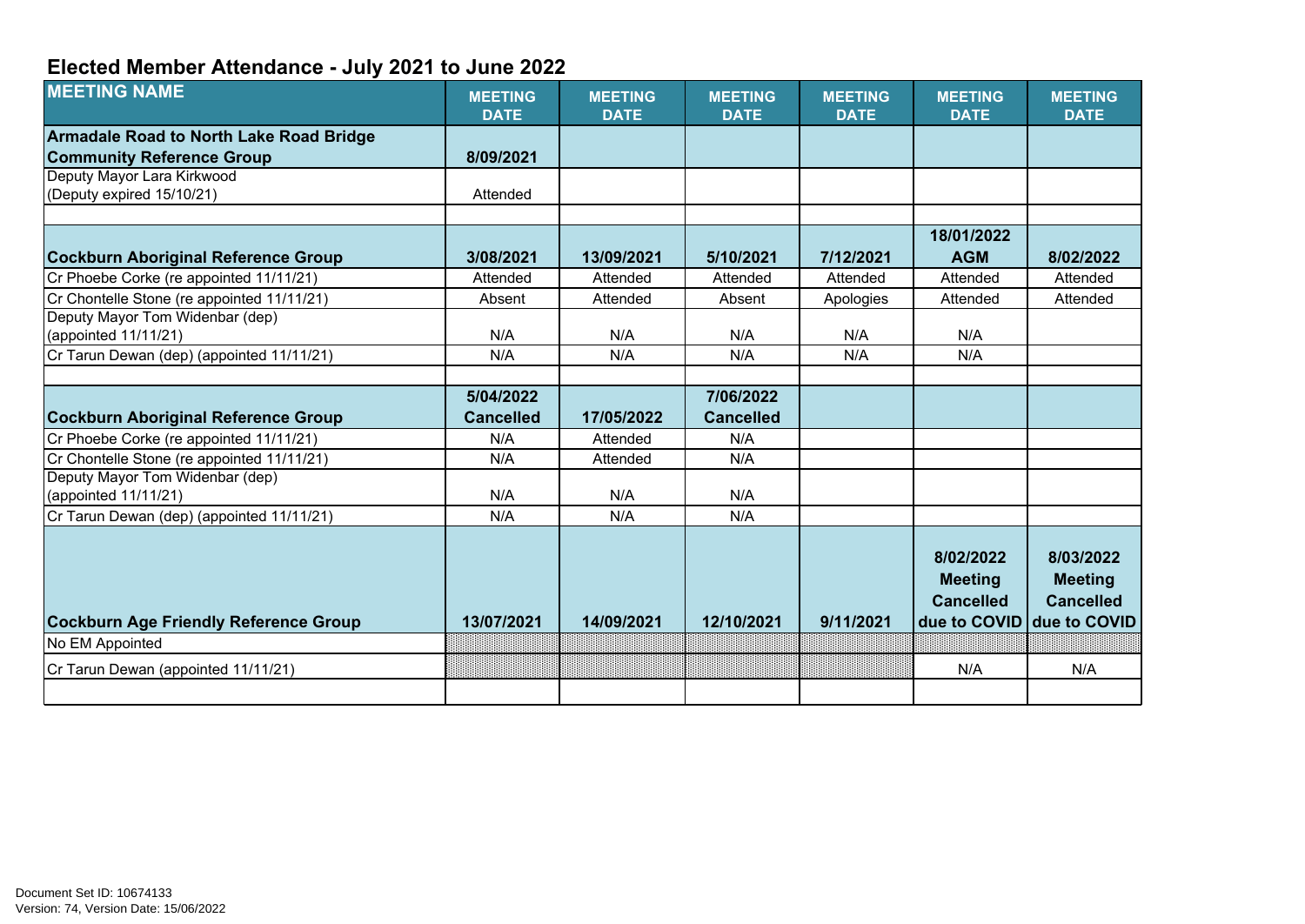| <b>MEETING NAME</b>                                                                                                                   | <b>MEETING</b><br><b>DATE</b>                                              | <b>MEETING</b><br><b>DATE</b>  | <b>MEETING</b><br><b>DATE</b> | <b>MEETING</b><br><b>DATE</b> | <b>MEETING</b><br><b>DATE</b> | <b>MEETING</b><br><b>DATE</b> |
|---------------------------------------------------------------------------------------------------------------------------------------|----------------------------------------------------------------------------|--------------------------------|-------------------------------|-------------------------------|-------------------------------|-------------------------------|
| <b>Cockburn Age Friendly Reference Group</b>                                                                                          | 12/04/2022<br><b>Meeting</b><br><b>Cancelled</b><br>due to<br><b>COVID</b> | 10/05/2022<br><b>Cancelled</b> | 14/06/2022                    | 12/07/2022                    | 9/08/2022                     | 13/09/2022                    |
| Cr Tarun Dewan (appointed 11/11/21)                                                                                                   | N/A                                                                        | N/A                            |                               |                               |                               |                               |
|                                                                                                                                       |                                                                            |                                |                               |                               |                               |                               |
| <b>Cockburn Age Friendly Reference Group</b>                                                                                          | 11/10/2022                                                                 | 8/11/22 AGM                    |                               |                               |                               |                               |
| Cr Tarun Dewan (appointed 11/11/21)                                                                                                   |                                                                            |                                |                               |                               |                               |                               |
|                                                                                                                                       |                                                                            |                                |                               |                               |                               |                               |
| <b>Cockburn Bushfire Advisory Reference Group</b><br>(BFARG)                                                                          | 27/07/2021                                                                 | 12/10/2021                     | 29/03/2022                    |                               |                               |                               |
| Cr Chontelle Stone (re appointed 11/11/21)                                                                                            | Attended                                                                   | Attended                       | Attended                      |                               |                               |                               |
| Cr Tarun Dewan (appointed 11/11/21)                                                                                                   | N/A                                                                        | N/A                            | Atendedd                      |                               |                               |                               |
| Cr Philip Eva (appointed 11/11/21)                                                                                                    | N/A                                                                        | N/A                            | Absent                        |                               |                               |                               |
| Cr Lee-Anne Smith<br>(Resigned from Council 9/9/21)<br>Deputy Mayor Lara Kirkwood<br>(Deputy expired 16/10/21) (Delegate to 15/10/21) | Absent<br>Absent                                                           |                                |                               |                               |                               |                               |
|                                                                                                                                       |                                                                            |                                |                               |                               |                               |                               |

| <b>Cockburn Community Interagency Crime</b>            |            |            |            |  |  |
|--------------------------------------------------------|------------|------------|------------|--|--|
| <b>Prevention Reference Group</b>                      | 26/08/2021 | 24/11/2021 | 29/03/2022 |  |  |
| Cr Tarun Dewan (appointed 11/11/21)                    | N/A        | Attended   | Attended   |  |  |
| Deputy Mayor Lara Kirkwood                             |            |            |            |  |  |
| (Deputy expired $15/10/21$ ) (delegate to $15/10/21$ ) | Apology    |            |            |  |  |
| Cr Chontelle Stone (delegate to 15/10/21)              | Attended   |            |            |  |  |
| Cr Phil Eva (delegate to 15/10/21)                     | Apology    |            |            |  |  |
| Cr Lee-Anne Smith (resigned from Council 9/9/21)       | Absent     |            |            |  |  |
|                                                        |            |            |            |  |  |
|                                                        |            |            |            |  |  |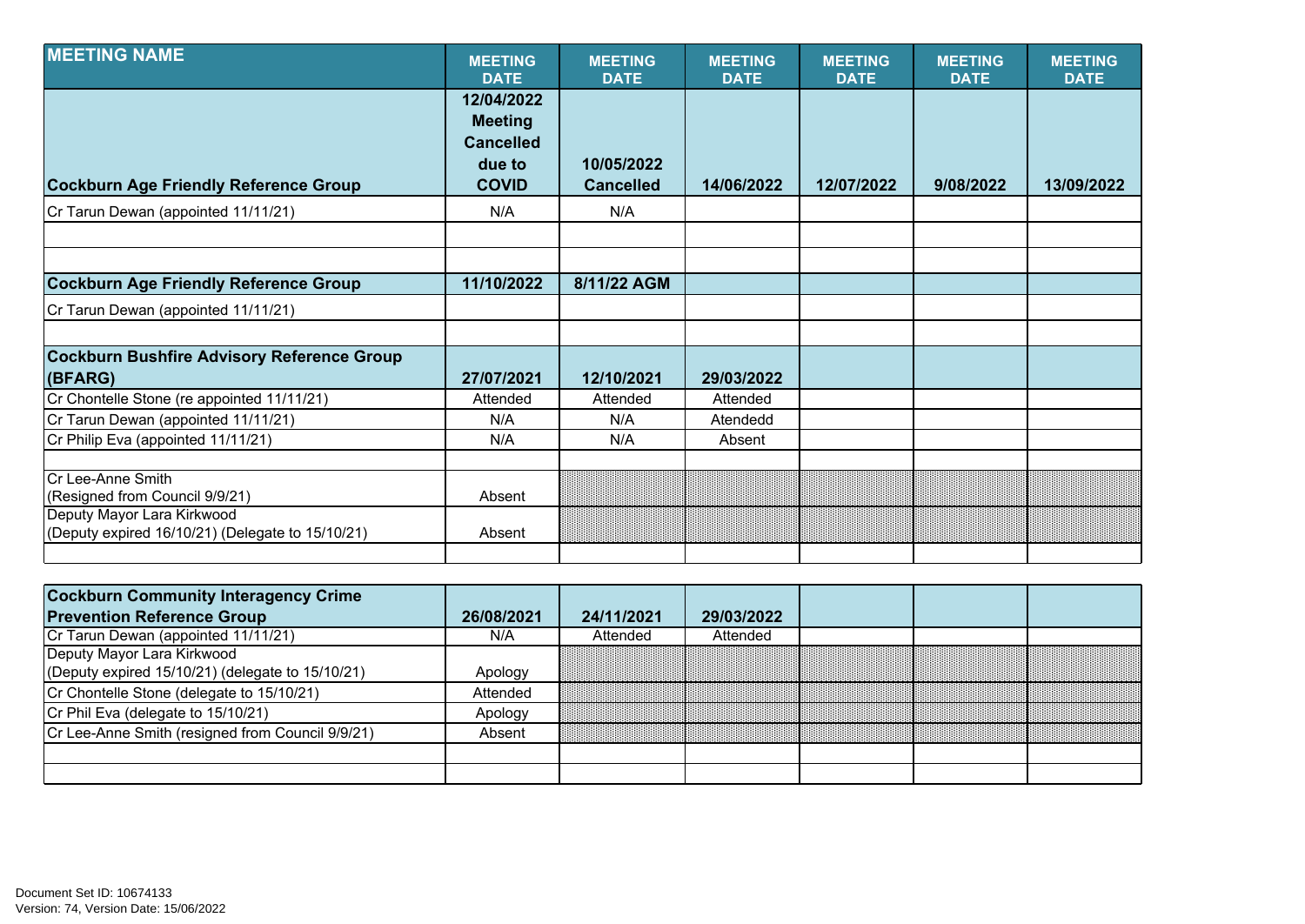| <b>MEETING NAME</b>                                     | <b>MEETING</b>     | <b>MEETING</b>      | <b>MEETING</b> | <b>MEETING</b> | <b>MEETING</b> | <b>MEETING</b> |
|---------------------------------------------------------|--------------------|---------------------|----------------|----------------|----------------|----------------|
|                                                         | <b>DATE</b>        | <b>DATE</b>         | <b>DATE</b>    | <b>DATE</b>    | <b>DATE</b>    | <b>DATE</b>    |
| <b>Cockburn Disability Reference Group</b>              | 6/07/2021          | 3/08/2021           | 7/09/2021      | 11/10/2021     | 26/10/2021     | 8/11/2021      |
| Cr Tarun Dewan (appointed 11/11/21)                     | N/A                | N/A                 | N/A            | N/A            | N/A            | N/A            |
| Deputy Mayor Lara Kirkwood                              |                    |                     |                |                |                |                |
| (Deputy expired 16/10/21)                               | Cancelled          | Cancelled           | Apology        | Apology        | N/A            | N/A            |
|                                                         |                    |                     |                |                |                |                |
|                                                         |                    | 1/03/2022           |                |                |                |                |
|                                                         |                    | <b>No Quoram To</b> |                |                |                |                |
|                                                         |                    | <b>Be</b>           |                |                |                |                |
| <b>Cockburn Disability Reference Group</b>              | 1/02/2022          | <b>Rescheduled</b>  | 5/04/2022      | 3/05/2022      |                |                |
| Cr Tarun Dewan (appointed 11/11/21)                     | Attended           | Attended            | Apologies      | Attended       |                |                |
|                                                         |                    |                     |                |                |                |                |
|                                                         |                    |                     |                |                |                |                |
| <b>Cockburn Road Safety &amp; Travelsmart Ref Group</b> | <b>No Meetings</b> | Scheduled for       | 2021           |                |                |                |
| Mayor Logan Howlett                                     |                    |                     |                |                |                |                |
| Deputy Mayor Lara Kirkwood                              |                    |                     |                |                |                |                |
| (Deputy expired 15/10/21)                               |                    |                     |                |                |                |                |
| <b>ICr Chamonix Terblanche</b>                          |                    |                     |                |                |                |                |
| Cr Phil Eva                                             |                    |                     |                |                |                |                |
|                                                         |                    |                     |                |                |                |                |
| <b>Cockburn Sister Cities Reference Group</b>           | 12/07/2021         |                     |                |                |                |                |
| Mayor Logan Howlett                                     | Attended           |                     |                |                |                |                |
| Cr Philip Eva                                           | Attended           |                     |                |                |                |                |
| Deputy Mayor Tom Widenbar                               |                    |                     |                |                |                |                |
| (Appointed Deputy 21/10/21)                             | <b>LOA</b>         |                     |                |                |                |                |
| Cr Michael Separovich                                   | Attended           |                     |                |                |                |                |
| Cr Phoebe Corke                                         | Attended           |                     |                |                |                |                |
| Cr Chamonix Terblanche (delegate to 15/10/21)           | Attended           |                     |                |                |                |                |
| Cr Chontelle Stone (delegate to 15/10/21)               | Apology            |                     |                |                |                |                |
| Cr Lee-Anne Smith (resigned from council 9/9/21)        | Apology            |                     |                |                |                |                |
|                                                         |                    |                     |                |                |                |                |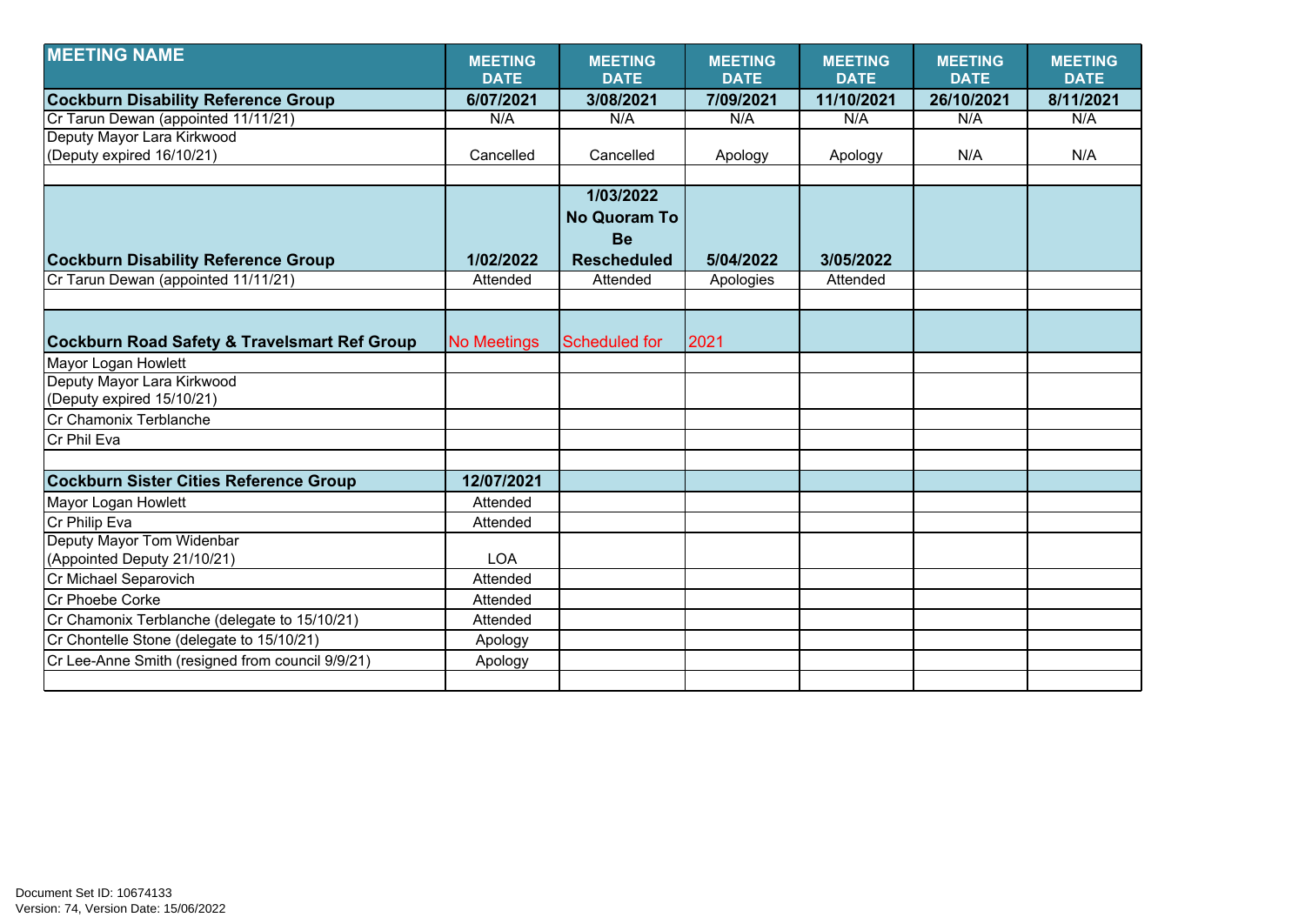| <b>MEETING NAME</b>                                | <b>MEETING</b>   | <b>MEETING</b> | <b>MEETING</b> | <b>MEETING</b> | <b>MEETING</b> | <b>MEETING</b>   |
|----------------------------------------------------|------------------|----------------|----------------|----------------|----------------|------------------|
|                                                    | <b>DATE</b>      | <b>DATE</b>    | <b>DATE</b>    | <b>DATE</b>    | <b>DATE</b>    | <b>DATE</b>      |
| <b>Cockburn Youth Advisory Collective</b>          | 21/07/2021       | 4/08/2021      | 18/08/2021     | 1/09/2021      | 15/09/2021     | 13/10/2021       |
| Cr Lee-Anne Smith (Resigned from Council 9/9/2021) | Absent           | Absent         | Absent         | Absent         | Absent         | Absent           |
|                                                    |                  |                |                |                |                |                  |
| <b>Cockburn Youth Advisory Collective</b>          | 27/10/2021       | 10/11/2021     | 24/11/2021     | 8/12/2021      | 2/02/2022      | 16/02/2022       |
| Cr Tarun Dewan (appointed 11/11/21)                | No EM Elected    | No EM Elected  | Attended       | Attended       | Attended       | Attended         |
| Cr Michael Separovich (appointed 11/11/21)         | No EM Elected    | No EM Elected  | Attended       | Apologies      | Attended       | Absent           |
|                                                    |                  |                |                |                |                |                  |
|                                                    | 2/03/2022        |                |                |                |                |                  |
|                                                    | <b>Meeting</b>   |                |                |                |                |                  |
| <b>Cockburn Youth Advisory Collective</b>          | <b>Cancelled</b> | 16/03/2022     | 30/03/2022     | 20/04/2022     | 4/05/2022      | 18/05/2022       |
| Cr Tarun Dewan (appointed 11/11/21)                | n/a              | Absent         | Attended       | Apologies      | Apologies      | Absent           |
| Cr Michael Separovich (appointed 11/11/21)         | n/a              | Attended       | Attended       | Attended       | Absent         | Absent           |
|                                                    |                  |                |                |                |                |                  |
| <b>Cockburn Youth Advisory Collective</b>          | 1/06/2022        |                |                |                |                |                  |
| Cr Tarun Dewan (appointed 11/11/21)                | Apologies        |                |                |                |                |                  |
| Cr Michael Separovich (appointed 11/11/21)         | Absent           |                |                |                |                |                  |
|                                                    |                  |                |                |                |                |                  |
|                                                    |                  |                |                |                |                |                  |
|                                                    | 7/07/2021        |                |                |                |                |                  |
|                                                    | <b>Training</b>  |                |                |                |                | 1/12/21          |
| Neighbourhood Watch Reference Group                | <b>Workshop</b>  | 4/08/2021      | 1/09/2021      | 6/10/2021      | 3/11/2021      | <b>Christmas</b> |
| Cr Chontelle Stone (re appointed 11/11/21)         | Apology          | Apology        | Attended       | Attended       | Attended       | Apologies        |
| Cr Tarun Dewan (appointed 11/11/21)                | N/A              | N/A            | N/A            | N/A            | N/A            | Apologies        |
| Deputy Mayor Tom Widenbar                          |                  |                |                |                |                |                  |
| (Appointed Deputy 21/10/21) (delegate to 15/10/21) | <b>LOA</b>       | <b>LOA</b>     | <b>LOA</b>     | <b>LOA</b>     | N/A            | N/A              |
|                                                    |                  |                |                |                |                |                  |
| <b>Neighbourhood Watch Reference Group</b>         | 2/02/2022        | 2/03/2022      | 6/04/2022      | 4/05/2022      | 1/06/2022      |                  |
| Cr Chontelle Stone (re appointed 11/11/21)         | <b>LOA</b>       | <b>LOA</b>     | <b>LOA</b>     | <b>LOA</b>     | <b>LOA</b>     |                  |
| Cr Tarun Dewan (appointed 11/11/21)                | Attended         | Attended       | Attended       | Attended       | Attended       |                  |
| Cr Lara Kirkwood (appointed 10/03/22)              |                  |                | Attended       | Attended       | Apologies      |                  |
|                                                    |                  |                |                |                |                |                  |
|                                                    |                  |                |                |                |                |                  |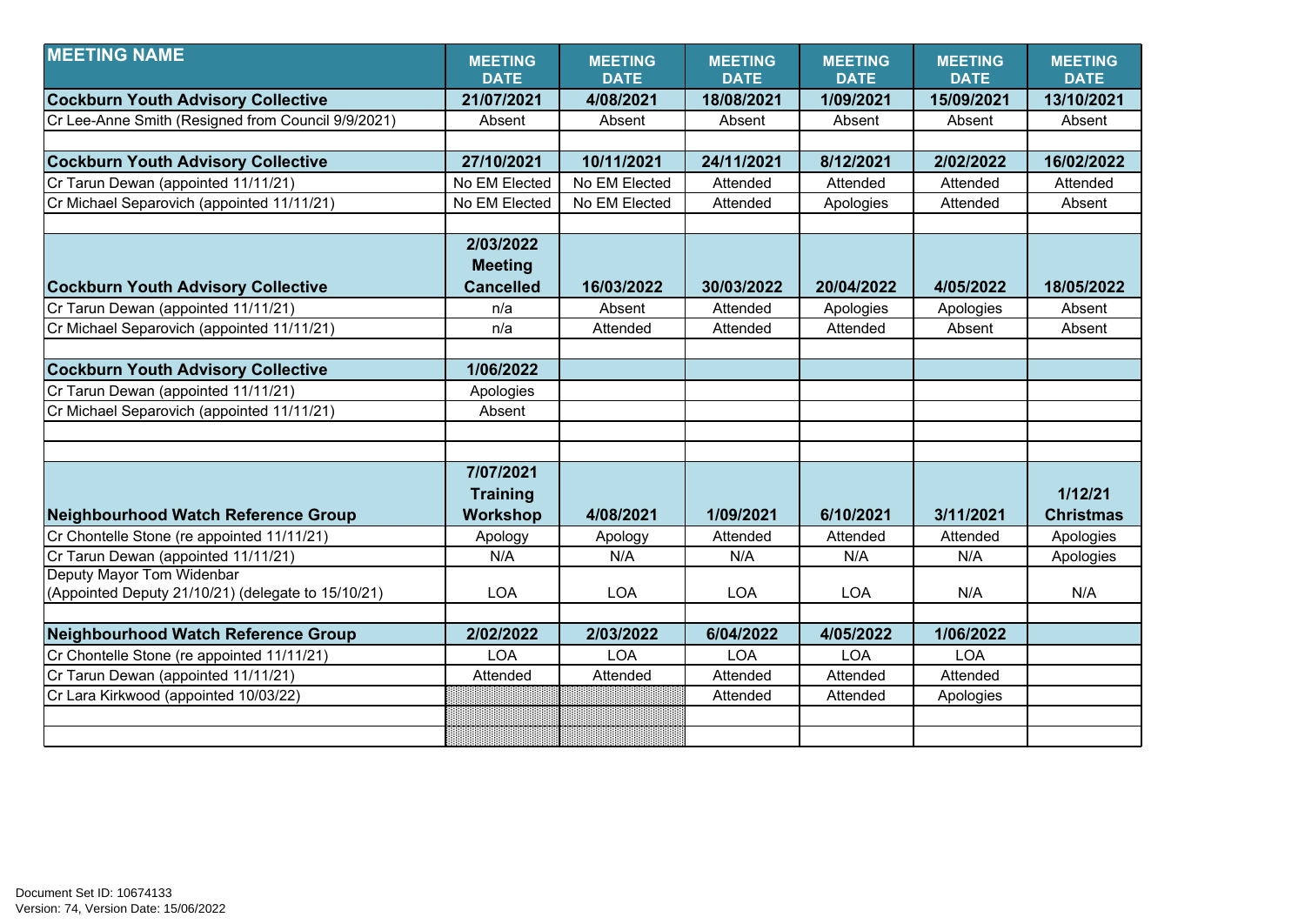| <b>MEETING NAME</b>                                      | <b>MEETING</b><br><b>DATE</b> | <b>MEETING</b><br><b>DATE</b> | <b>MEETING</b><br><b>DATE</b> | <b>MEETING</b><br><b>DATE</b> | <b>MEETING</b><br><b>DATE</b> | <b>MEETING</b><br><b>DATE</b> |
|----------------------------------------------------------|-------------------------------|-------------------------------|-------------------------------|-------------------------------|-------------------------------|-------------------------------|
| <b>New Council and Administration Centre Reference</b>   |                               |                               |                               |                               |                               |                               |
| <b>Group (NCAC)</b>                                      | No Meetings                   | Scheduled for                 | 2021                          |                               |                               |                               |
| Mayor Logan Howlett                                      |                               |                               |                               |                               |                               |                               |
| Deputy Mayor Lara Kirkwood<br>(Deputy expired 15/10/21)  |                               |                               |                               |                               |                               |                               |
| Cr Kevin Allen                                           |                               |                               |                               |                               |                               |                               |
| <b>Cr Phoebe Corke</b>                                   |                               |                               |                               |                               |                               |                               |
| Cr Phil Eva, JP                                          |                               |                               |                               |                               |                               |                               |
| Cr Michael Separovich                                    |                               |                               |                               |                               |                               |                               |
| Cr Chontelle Stone                                       |                               |                               |                               |                               |                               |                               |
| Cr Chamonix Terblanche                                   |                               |                               |                               |                               |                               |                               |
| Deputy Mayor Tom Widenbar<br>(Appointed Deputy 21/10/21) |                               |                               |                               |                               |                               |                               |
|                                                          |                               |                               |                               |                               |                               |                               |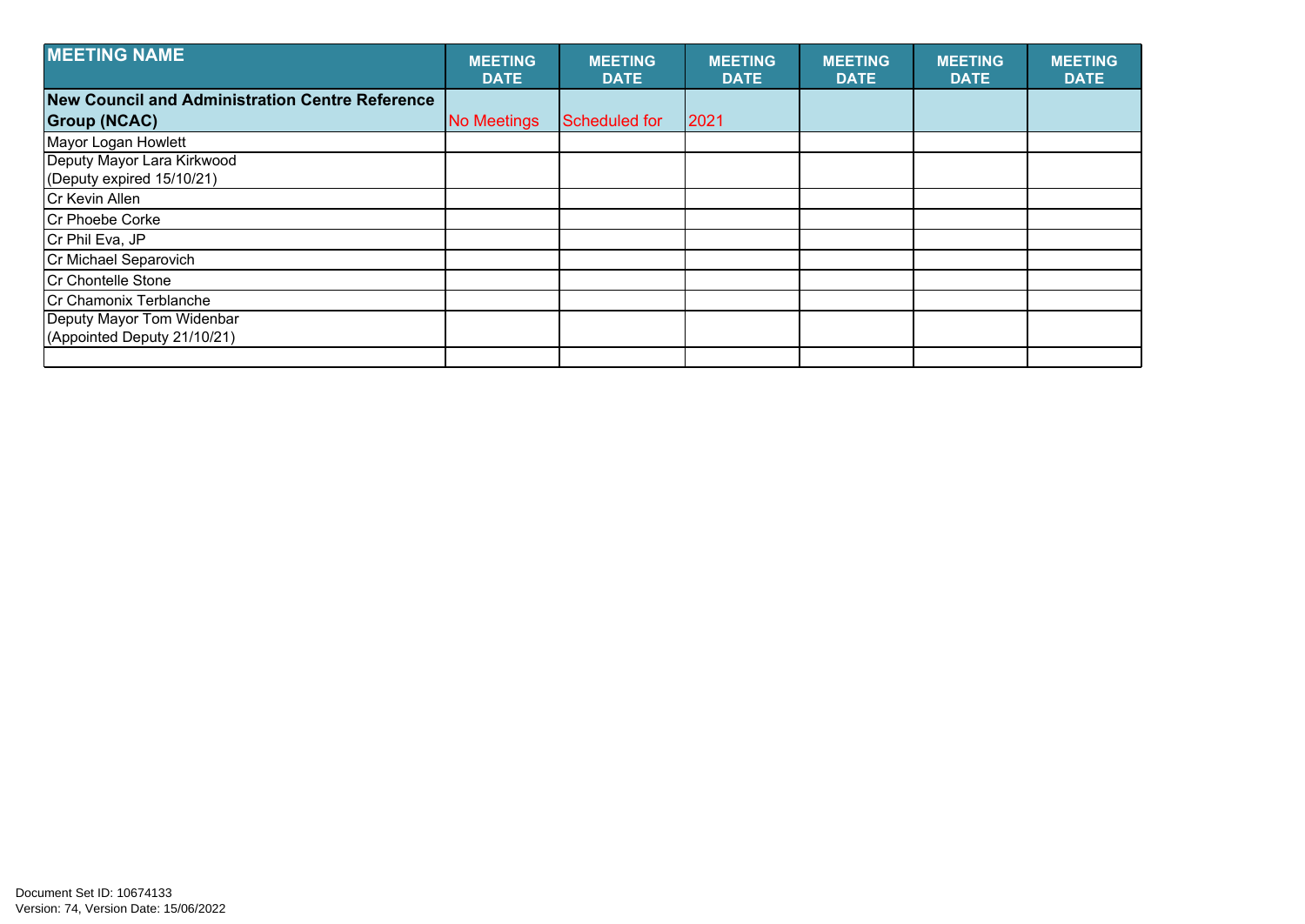## **Elected Member Attendance Record - July 2021 to June 2022**

| <b>MEETING NAME</b>                             | <b>MEETING</b><br><b>DATE</b> | <b>MEETING</b><br><b>DATE</b> | <b>MEETING</b><br><b>DATE</b> | <b>MEETING</b><br><b>DATE</b> | <b>MEETING</b><br><b>DATE</b> | <b>MEETING</b><br><b>DATE</b> |
|-------------------------------------------------|-------------------------------|-------------------------------|-------------------------------|-------------------------------|-------------------------------|-------------------------------|
| Alcoa Kwinana Environmental Improvement Plan    |                               |                               |                               |                               |                               |                               |
| <b>Advisory Group</b>                           | 18/08/2021                    | 17/11/2021                    |                               |                               |                               |                               |
| Cr Michael Separovich (re-appointed 11/11/21)   | Attended                      | Attended                      |                               |                               |                               |                               |
| <b>Beeliar Regional Park Community Advisory</b> |                               |                               | 26/5/22                       |                               |                               |                               |
| <b>Committee</b>                                | 21/10/2021                    | 24/03/2022                    | <b>Cancelled</b>              |                               |                               |                               |
| Cr Phoebe Corke (re appointed 11/11/21)         | N/A                           | Attended                      |                               |                               |                               |                               |
| Cr Phil Eva (dep) (appointed 11/11/21)          | N/A                           | N/A                           |                               |                               |                               |                               |
|                                                 |                               |                               |                               |                               |                               |                               |
| <b>Cockburn Central Youth Care Council</b>      | 1/09/2021                     | 24/11/2021                    | 23/03/2022                    | 8/06/2022                     |                               |                               |
| Cr Tarun Dewan (appointed 11/11/21)             | N/A                           | Apologies                     | Absent                        | Apologies                     |                               |                               |
| Mayor Logan Howlett (delegate to 15/10/21)      | Apology                       |                               |                               |                               |                               |                               |
|                                                 |                               |                               |                               |                               |                               |                               |
| <b>Cockburn Coast Liaison Group</b>             | 31/08/2021                    |                               |                               |                               |                               |                               |
| Cr Phoebe Corke (re appointed 11/11/21)         | Attended                      |                               |                               |                               |                               |                               |
| Cr Michael Separovich (appointed 11/11/21)      | N/A                           |                               |                               |                               |                               |                               |
| Mayor logan Howlett (dep) (appointed 11/11/12)  | N/A                           |                               |                               |                               |                               |                               |
| Mayor Logan Howlett (delegate to 15/10/21)      | Apology                       |                               |                               |                               |                               |                               |
| Cr Michael Separovich (dep)                     |                               |                               |                               |                               |                               |                               |
| (delegate to 15/10/21)                          | n/a                           |                               |                               |                               |                               |                               |
|                                                 |                               |                               |                               |                               |                               |                               |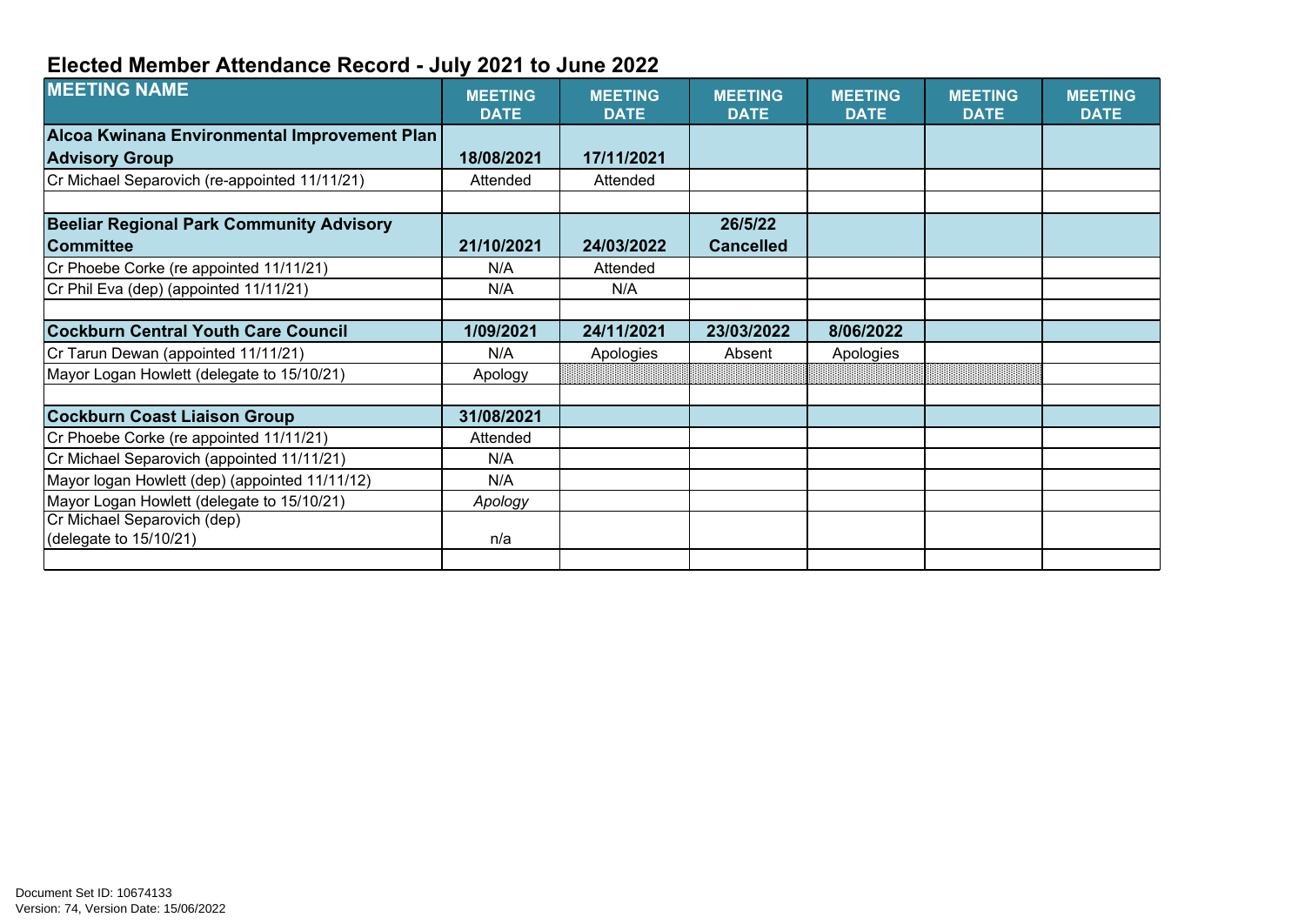| <b>MEETING NAME</b>                                 | <b>MEETING</b><br><b>DATE</b> | <b>MEETING</b><br><b>DATE</b> | <b>MEETING</b><br><b>DATE</b> | <b>MEETING</b><br><b>DATE</b> | <b>MEETING</b><br><b>DATE</b> | <b>MEETING</b><br><b>DATE</b> |
|-----------------------------------------------------|-------------------------------|-------------------------------|-------------------------------|-------------------------------|-------------------------------|-------------------------------|
| <b>Cockburn Coast Steering Committee</b>            |                               |                               |                               |                               |                               |                               |
| Cr Phoebe Corke                                     |                               |                               |                               |                               |                               |                               |
| (appointed as delegate 11/11/21)                    |                               |                               |                               |                               |                               |                               |
| (dep to 15/10/21)                                   |                               |                               |                               |                               |                               |                               |
| Cr Michael Separovich (dep)                         |                               |                               |                               |                               |                               |                               |
| (reappointed as dep 11/11/21)                       |                               |                               |                               |                               |                               |                               |
| Mayor Logan Howlett (delegate to 15/10/21)          |                               |                               |                               |                               |                               |                               |
|                                                     |                               |                               |                               |                               |                               |                               |
| <b>Cockburn Sound Management Council</b>            | 3/09/2021                     | 10/12/2021                    | 4/03/2022                     | 3/06/2022                     |                               |                               |
| Cr Phoebe Corke (re-appointed 11/11/21)             | Attended                      | Attended                      | Attended                      | Attended                      |                               |                               |
| Cr Michael Separovich (Dep) (re-appointed 11/11/21) | N/A                           | N/A                           | N/A                           | N/A                           |                               |                               |
|                                                     |                               |                               |                               |                               |                               |                               |
| <b>Cockburn Wetlands Education Centre</b>           | 20/07/2021                    | 17/08/2021                    | 15/09/2021                    | 20/10/2021                    | 17/11/2021                    | 15/12/2021                    |
| Cr Chontelle Stone (appointed 11/11/21)             | N/A                           | N/A                           | N/A                           | N/A                           | Absent                        | Apologies                     |
| Cr Phil Eva (delegate to 15/10/21)                  |                               |                               |                               |                               |                               |                               |
| (appointed Dep 11/11/21)                            | Attended                      | Attended                      | Absent                        | N/A                           | N/A                           | Apologies                     |
| Cr Chamonix Terblanche (dep to 15/10/21)            | N/A                           | N/A                           | N/A                           | N/A                           | N/A                           | N/A                           |
|                                                     |                               |                               |                               |                               |                               |                               |
|                                                     |                               |                               |                               |                               |                               |                               |
| <b>Jandakot Airport Community Aviation</b>          |                               |                               |                               |                               |                               |                               |
| <b>Consultation Group (JACACG)</b>                  | 31/08/2021                    | 30/11/2021                    | 1/03/2022                     | 31/05/2022                    |                               |                               |
| Cr Tarun Dewan (appointed 11/11/21)                 | N/A                           | Attended                      | Attended                      | Attended                      |                               |                               |
| Cr Chontelle Stone (delegate to 15/10/21)           | Attended                      | N/A                           | N/A                           | N/A                           |                               |                               |
|                                                     |                               |                               |                               |                               |                               |                               |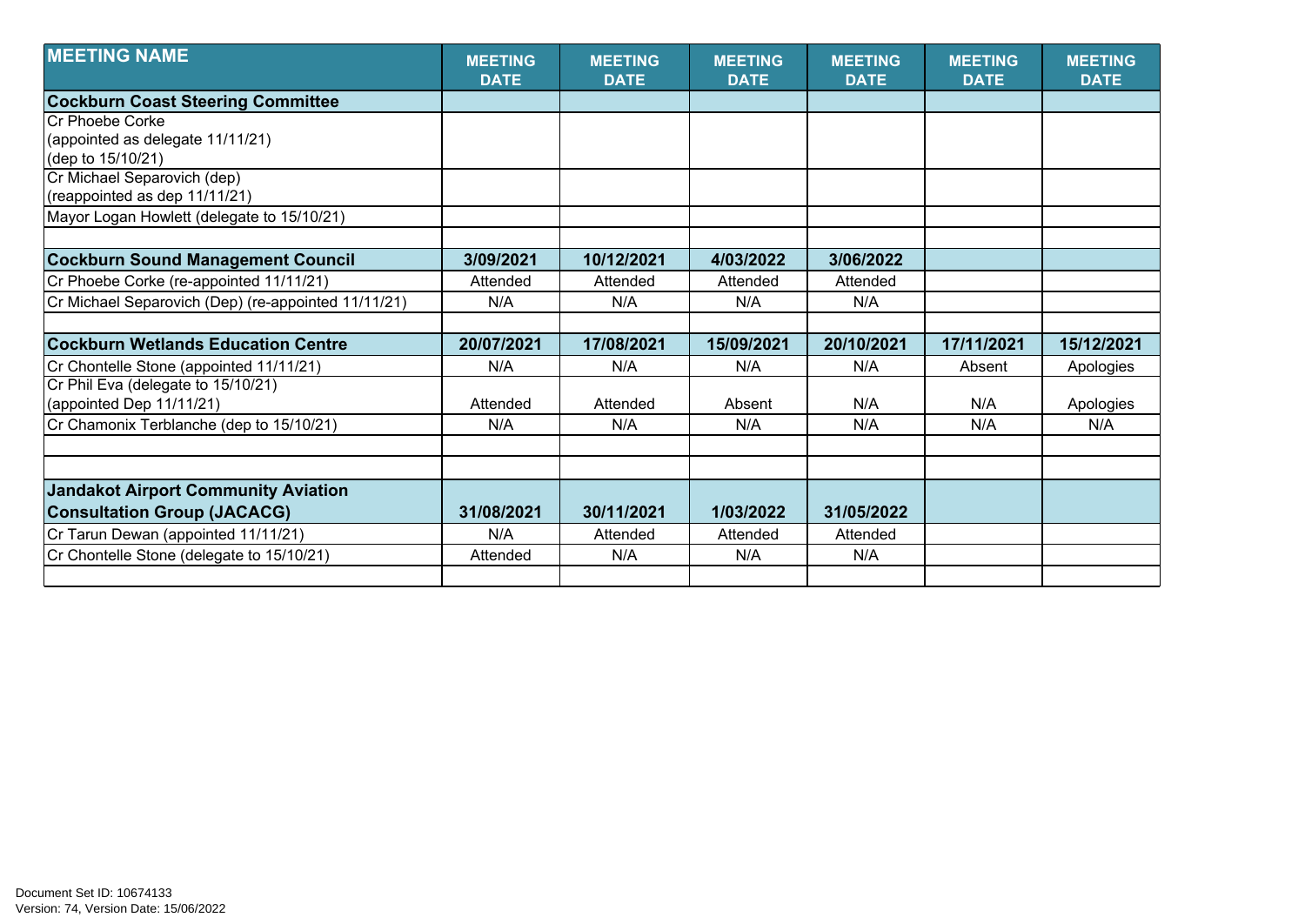| <b>MEETING NAME</b>                              | <b>MEETING</b><br><b>DATE</b> | <b>MEETING</b><br><b>DATE</b> | <b>MEETING</b><br><b>DATE</b> | <b>MEETING</b><br><b>DATE</b> | <b>MEETING</b><br><b>DATE</b> | <b>MEETING</b><br><b>DATE</b> |
|--------------------------------------------------|-------------------------------|-------------------------------|-------------------------------|-------------------------------|-------------------------------|-------------------------------|
|                                                  | 20/7/2021                     |                               |                               | 17/05/2022                    |                               |                               |
| <b>Jandakot Regional Park Community Advisory</b> |                               |                               |                               |                               |                               |                               |
| <b>Committee (JRPCAC)</b>                        | <b>Cancelled</b>              | 19/10/2021                    | 8/02/2022                     | <b>Cancelled</b>              |                               |                               |
| Cr Phoebe Corke (appointed 11/11/21)             | N/A                           | N/A                           | Apologies                     | N/A                           |                               |                               |
| Cr Lee-Anne Smith                                |                               |                               |                               |                               |                               |                               |
| (Resigned from Council 9/9/21)                   | N/A                           | N/A                           | N/A                           | N/A                           |                               |                               |
|                                                  |                               |                               |                               |                               |                               |                               |
| <b>Joint Development Assessment Panel</b>        | 10/12/2021                    | 10/03/2022                    | 16/03/2022                    | 11/04/2022                    | 2/05/2022                     | 11/05/2022                    |
| Cr Chamonix Terblanche                           | Attended                      | N/A                           | N/A                           |                               |                               |                               |
| Cr Chontelle Stone                               | Attended                      | Attended                      | Attended                      | Attended                      | Attended                      | Attended                      |
| Cr Phoebe Corke                                  | N/A                           | Attended                      | Apologies                     | Attended                      | Attended                      | Apologies                     |
| Deputy Mayor Tom Widenbar                        |                               |                               |                               |                               |                               |                               |
| (Appointed Deputy 21/10/21)                      | N/A                           | N/A                           | Attended                      | N/A                           | N/A                           | Attended                      |
| Cr Michael Separovich (2nd dep)                  | N/A                           | N/A                           | N/A                           | N/A                           | N/A                           | N/A                           |
|                                                  |                               |                               |                               |                               |                               |                               |
| South Metropolitan Regional Road Group           | 22/11/2021                    |                               |                               |                               |                               |                               |
| Mayor Logan Howlett (re-appointed 11/11/21)      | Attended                      |                               |                               |                               |                               |                               |
| Cr Tarun Dewan - (Dep) (appointed 11/11/21)      | N/A                           |                               |                               |                               |                               |                               |
| Deputy Mayor Lara Kirkwood                       |                               |                               |                               |                               |                               |                               |
| (term expired 16/10/21)                          |                               |                               |                               |                               |                               |                               |
| (Deputy expired 16/10/21)                        | N/A                           |                               |                               |                               |                               |                               |
|                                                  |                               |                               |                               |                               |                               |                               |
| <b>Perth Airport Municipalities Group</b>        | 1/09/2021                     | 1/12/2021                     |                               |                               |                               |                               |
| No EM Appointment                                | N/A                           | N/A                           |                               |                               |                               |                               |
|                                                  |                               |                               |                               |                               |                               |                               |
| <b>South West Group</b>                          | 15/09/2021                    | 11/10/2021                    | 6/12/2021                     | 28/02/2022                    |                               |                               |
| Mayor Logan Howlett                              | Attended                      | Attended                      | Attended                      | Attended                      |                               |                               |
|                                                  |                               |                               |                               |                               |                               |                               |
|                                                  |                               |                               |                               |                               |                               |                               |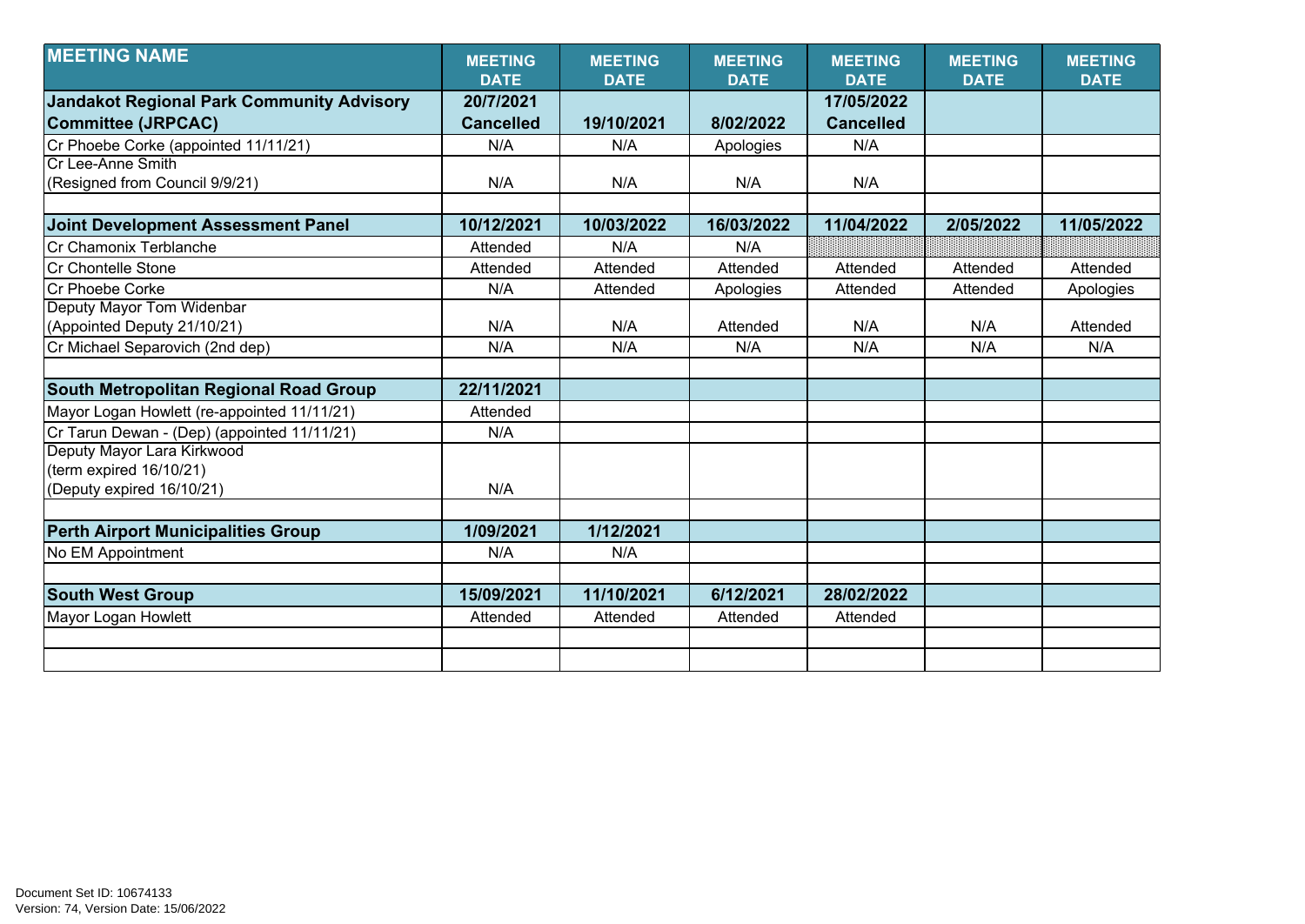| <b>MEETING NAME</b>                               | <b>MEETING</b><br><b>DATE</b> | <b>MEETING</b><br><b>DATE</b> | <b>MEETING</b><br><b>DATE</b> | <b>MEETING</b><br><b>DATE</b> | <b>MEETING</b><br><b>DATE</b> | <b>MEETING</b><br><b>DATE</b> |
|---------------------------------------------------|-------------------------------|-------------------------------|-------------------------------|-------------------------------|-------------------------------|-------------------------------|
|                                                   |                               |                               |                               |                               |                               |                               |
| <b>South West Corridor Development Foundation</b> | 23/08/2021                    | 13/102021                     | 10/02/2022                    |                               |                               |                               |
| Cr Tarun Dewan (appointed 11/11/21)               | N/A                           | N/A                           | Attended                      |                               |                               |                               |
| Cr Phoebe Corke (dep) (appointed 11/11/21)        | N/A                           | N/A                           | Attended                      |                               |                               |                               |
| Deputy Mayor Tom Widenbar                         |                               |                               |                               |                               |                               |                               |
| (term expired 16/10/21)                           |                               |                               |                               |                               |                               |                               |
| (Appointed Deputy 21/10/21)                       | <b>LOA</b>                    | <b>LOA</b>                    |                               |                               |                               |                               |
|                                                   |                               |                               |                               |                               |                               |                               |
| <b>South West Reference Group Environmental</b>   |                               |                               |                               |                               |                               |                               |
| Forum                                             | 19/08/2021                    | 4/11/2021                     | 10/02/2022                    |                               |                               |                               |
| Cr Tarun Dewan (appointed 11/11/21)               | N/A                           | N/A                           | Attended                      |                               |                               |                               |
| Cr Phoebe Corke (term expired 16/10/21)           |                               |                               |                               |                               |                               |                               |
| (appointed as Dep 11/11/21)                       | Attended                      | Attended                      | Attended                      |                               |                               |                               |
| Cr Lee-Anne Smith (dep)                           |                               |                               |                               |                               |                               |                               |
| (Resigned from Council 9/9/21)                    | N/A                           | N/A                           |                               |                               |                               |                               |
|                                                   |                               |                               |                               |                               |                               |                               |
| <b>WALGA South Metropolitan Zone</b>              | 23/08/2021                    | 22/11/2021                    | 14/02/2022                    | 26/04/2022                    |                               |                               |
| Mayor Logan Howlett                               | Attended                      | Attended                      | Attended                      | Attended                      |                               |                               |
| DM Tom Widenbar (appointed 10/2/22) (previously   |                               |                               |                               |                               |                               |                               |
| Deputy)                                           | <b>LOA</b>                    | N/A                           | N/A                           | Apologies                     |                               |                               |
| <b>Cr Chontelle Stone</b>                         | Attended                      | Attended                      | Attended                      | Attended                      |                               |                               |
| Cr Chamonix Terblanche (resigned 12/2/22)         | Absent                        | Attended                      | N/A                           | N/A                           |                               |                               |
| Cr Michael Separovich (Deputy)                    |                               |                               | Attended                      | Attended                      |                               |                               |
| Cr Pheobe Corke (Deputy) appointed 10/2/22        |                               |                               | N/A                           | Attended                      |                               |                               |
|                                                   |                               |                               |                               |                               |                               |                               |
| <b>Woodman Point Regional Park Community</b>      |                               |                               |                               | 10/5/22                       |                               |                               |
| <b>Advisory Committee (WPRPCAC)</b>               | 6/07/2021                     | 5/10/2021                     | 15/02/2022                    | <b>Cancelled</b>              |                               |                               |
| Cr Michael Separovich (appointed 11/11/21)        | Cancelled                     | Attended                      | Attended                      |                               |                               |                               |
| Cr Phoebe Corke (dep) (appointed 11/11/21)        | N/A                           | N/A                           | N/A                           |                               |                               |                               |
|                                                   |                               |                               |                               |                               |                               |                               |